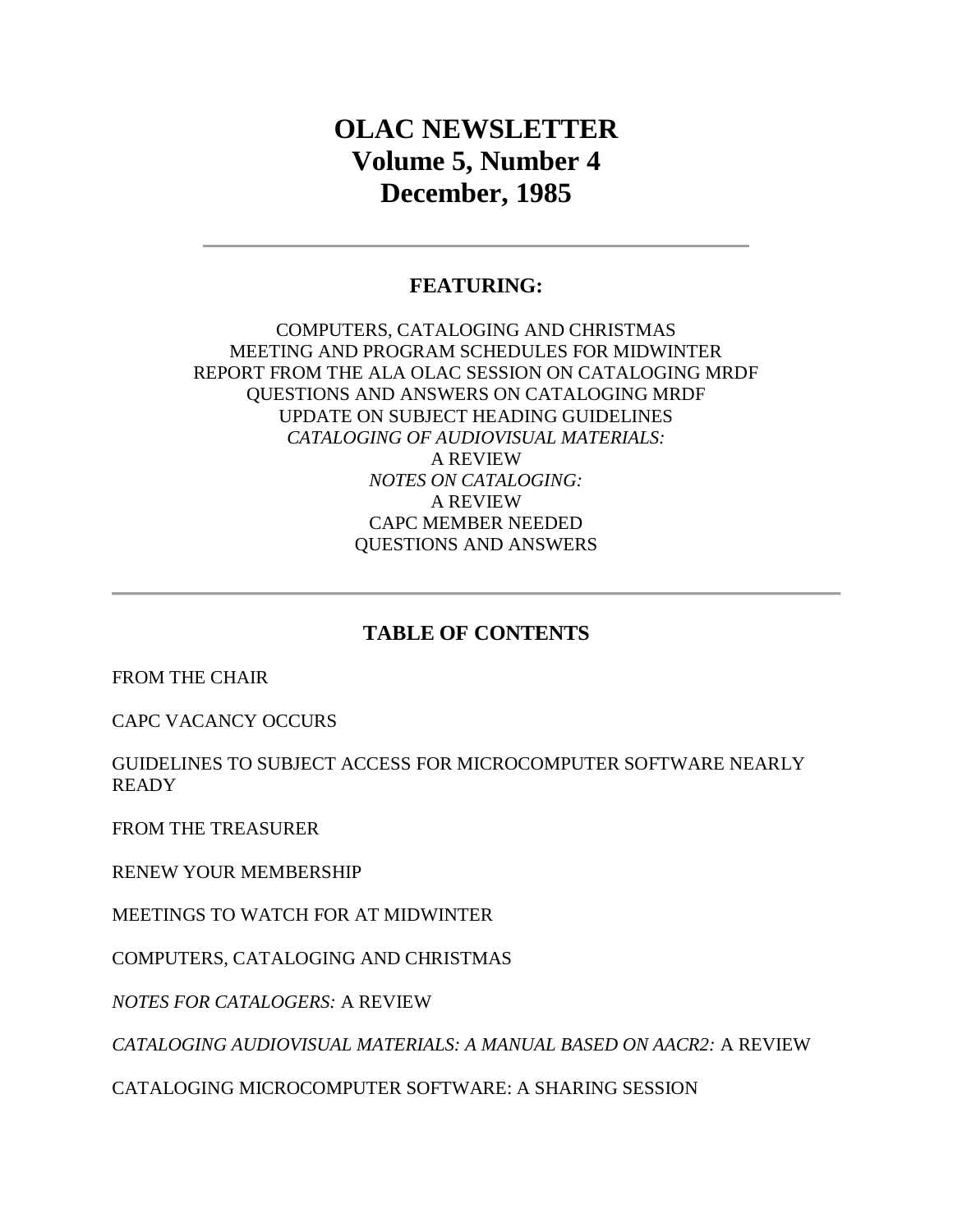### [MEMBERSHIP FORM](http://ublib.buffalo.edu/libraries/units/cts/olac/newsletters/dec85.html#form)

# **FROM THE CHAIR Katha Massey**

Time is rapidly passing, and the Midwinter meetings will be upon us before we know it! OLAC activities at Midwinter will include:

- 1. Cataloging Policy Committee meeting chaired by Verna Urbanski on Friday, January 17, from 8-10 pm.
- 2. OLAC membership meeting on Saturday, January 18, from 8-10 pm. In addition to the business meeting, we are planning a question and answer session similar to last year's. Do come and bring your cataloging questions and concerns.
- 3. OLAC Executive Board meeting on Sunday, January 19, from 8-10 pm.

All meetings are open and your attendance is welcomed. If you should have an agenda item for any of these meetings, please send them as **soon as possible** to Verna (if for CAPC) or to me.

**PLEASE NOTE:** Although circumstances necessitate a change in place for the OLAC conference planned for November 1986, the conference is still in the works. OCLC will host the conference at its headquarters in Dublin, Ohio--so mark your 1986 calendars now! Those of you who were able to attend the joint OLAC-MOUG conference held at OCLC a couple of years ago, will remember what a fine job OCLC did in helping make the conference a success. Barbara Ritchie, Program Chair for the conference, and her committee are continuing to do a super job of planning a most exciting and practical program for all OLAC members.

OLAC is an active organization please join the action by sharing your concerns and ideas.

# **CAPC VACANCY OCCURS**

The Cataloging Policy Committee of Online Audiovisual Catalogers has accepted the resignation of one of its members and is now seeking to fill the vacancy. CAPC represents "the concerns of audiovisual catalogers in matters relating to the formation, interpretation and implementation of national and international cataloging standards and related matters." It is a standing committee of OLAC consisting of seven voting members and two ex-officio members. Members serve two year terms. Qualified candidates will either currently catalog av materials or have equivalent experience. Candidates should have three years of qualifying experience before appointment to CAPC. Candidates must be willing to commit time and funds as necessary to meet at midwinter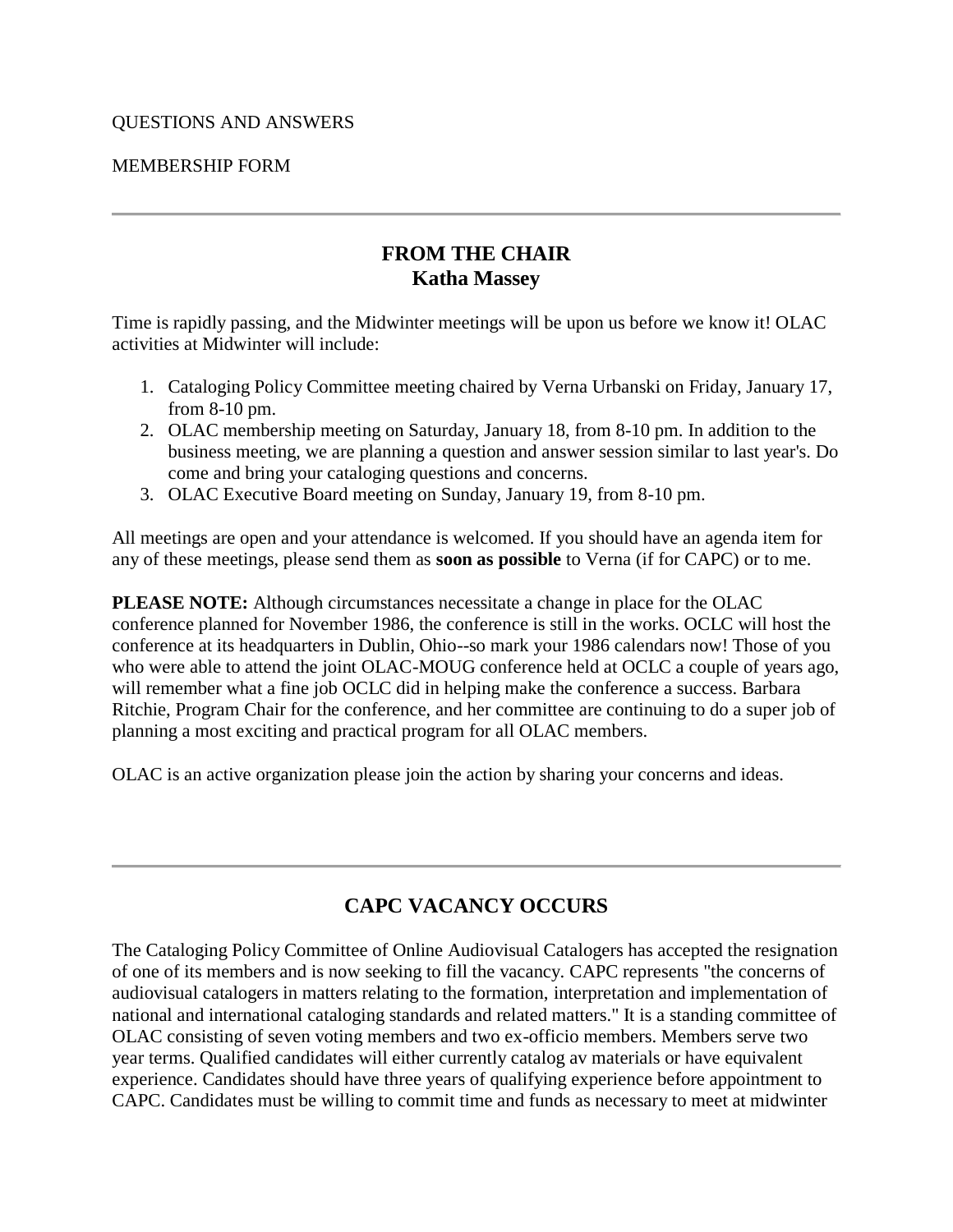and annual ALA conferences for the purpose of conducting CAPC business. Additionally, candidates should interact regularly with online cataloging systems or have a demonstrable knowledge of such systems.

Appointments to the committee are made by the Chair of OLAC following consultation and review of the applications by the Executive Board. If you are a member of OLAC and are interested in serving on CAPC, submit a recent resume and a cover letter which addresses the qualifications indicated above. Send letters to: **Katha Massey, OLAC Chair, Catalog Department, University of Georgia Libraries, Athens, GA 30602**

### **GUIDELINES TO SUBJECT ACCESS FOR MICROCOMPUTER SOFTWARE NEARLY READY**

The ALA RTSD/CCS/SAC ad hoc Subcommittee on Subject Access to Microcomputer Software has completed its work!! The guidelines on subject access to microcomputer software should be available at ALA Midwinter in Chicago or shortly thereafter. The guidelines contain advice on subject analysis and classification for microcomputer software. A special feature of the document is an appendix of useful subject headings for software taken from LCSH and Hennepin County Library Authority List. For more information contact: **Joan Mitchell, AT&T Bell Laboratories, Crawfords Corner Rd., Room 2G-110, Holmdel, NJ 07733**

# **FROM THE TREASURER Catherine Leonardi**

| Reporting period:             | July 16, 1985 through October 14, 1985 |              |
|-------------------------------|----------------------------------------|--------------|
| Account balance July 16, 1985 |                                        | \$4,462.74   |
| <b>INCOME</b>                 |                                        |              |
|                               | New memberships                        | 234.00       |
|                               | Renewal memberships                    | 133.00       |
|                               | Interest on regular account            | 94.51        |
|                               | Interest on CD                         | 152.42       |
|                               | Back issues                            | 60.00        |
|                               | TOTAL INCOME                           | S.<br>673.93 |
| <b>TOTAL</b>                  |                                        | \$5,136.67   |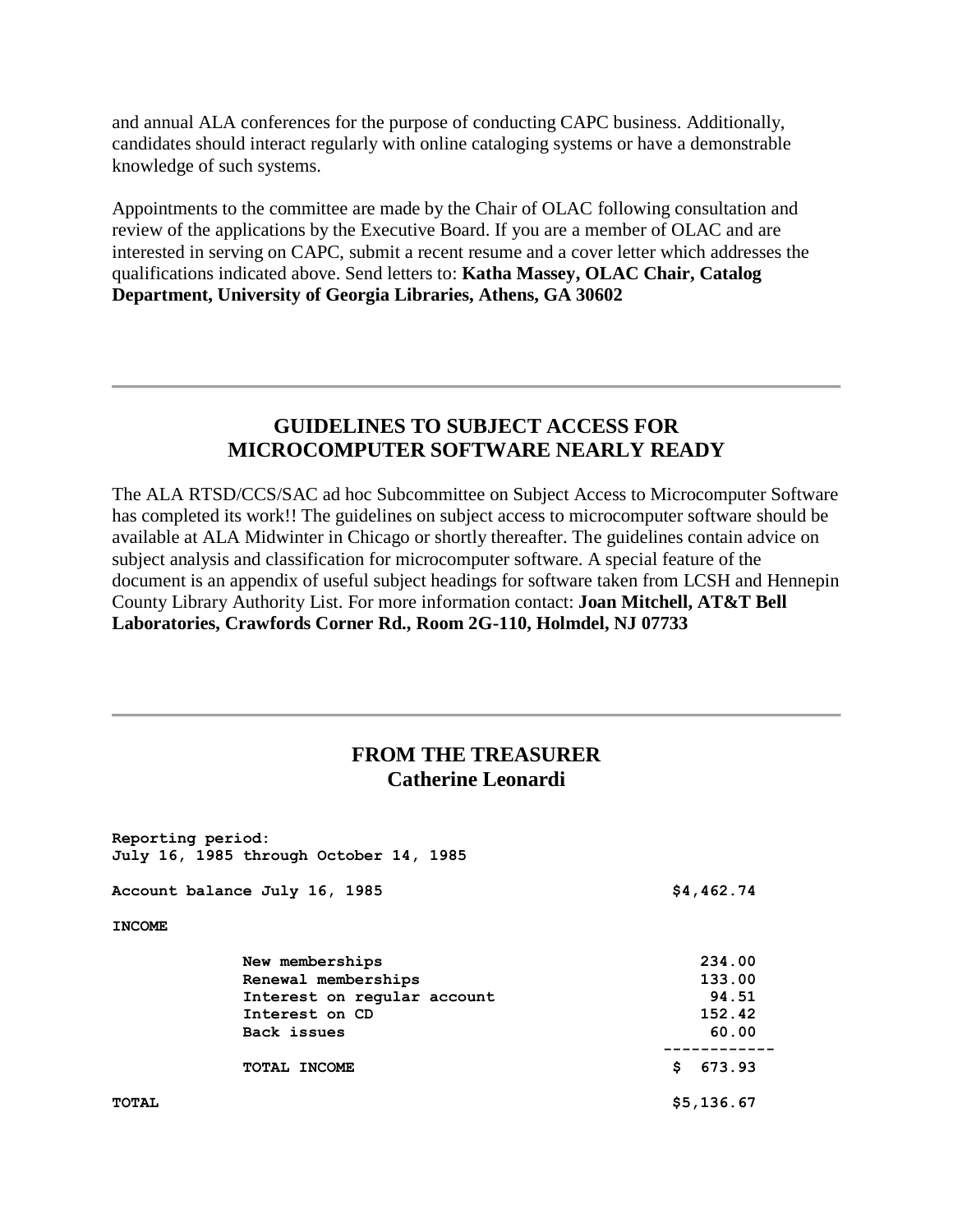#### **EXPENSES**

| Newsletter (v.5, no.3            |            |
|----------------------------------|------------|
| includes \$50. editor stipend)   | 808.97     |
| ALA Chicago summer '85           |            |
| AV equipment                     | 90.00      |
| Room fees                        | 160.00     |
| Postage -- treasurer             | 25.20      |
| Logo contest award               | 25.00      |
| TOTAL EXPENSES                   | \$1,109.17 |
| Account Balance October 14, 1985 | \$4,027.50 |
| CD at 7.7% matures 3/5/86        | \$2,000.00 |
| CD at 10% matures 3/19/86        | \$2,000.00 |
| TOTAL OLAC ASSETS                | \$8,027.50 |
| 559<br><b>CURRENT MEMBERSHIP</b> |            |

#### **<><><><><><><><><><><><><><><><><><><><><><><><><><>**

# **RENEW YOUR MEMBERSHIP OR FACE DIRE CONSEQUENCES**

**<><><><><><><><><><><><><><><><><><><><><><><><><><>**

As we all know "dire" is a relative term. In this case it is related to losing your membership, losing valuable information, losing incalculable amounts of insider talk and in general falling out of touch with the throbbing pulse of av librarianship.

If you are ready to risk these dangers (perhaps even to initiate the decline and fall of your library by your neglect) DO NOT RESPOND TO THIS REMINDER. If, on the other hand, you want to have all the advantages which continued membership in OLAC provides (not the least of which is continued receipt of this newsletter) then **RENEW NOW**. We promise you will catalog media happier ever after or receive a firm apology from the management (provided you can find them).

### *TEMPUS FUGIT*

### *RENEW NOW!!! NO POSTHOLIDAY*

### *SPECIALS WILL BE OFFERED*

Check your Mailing label---If it says "Expires 12-85" -- **RENEW**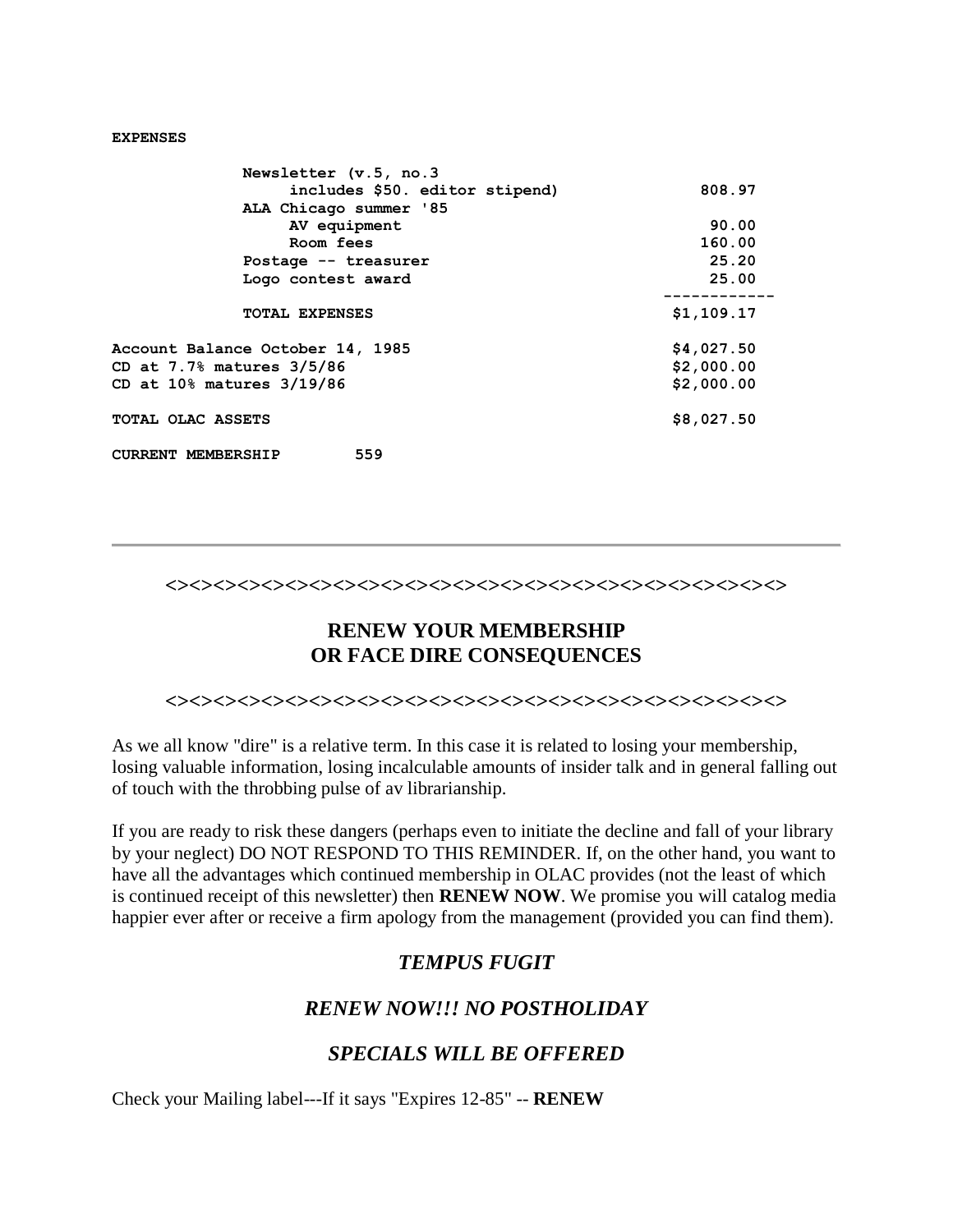### **MEETINGS TO WATCH FOR AT MIDWINTER**

#### **Friday, January 17th**

#### **8:00 pm - 10:00 pm**

Online Audiovisual Catalogers, Inc., Cataloging Policy Committee (CAPC) Chicago Hilton Conference Room 4B **Saturday, January 18th 9:30 am - 12:30 pm** RTSD/LITA/RASD Representation in Machine-readable Form of Bibliographic Information Committee (MARBI) Chicago Hilton Conference Room 4K

> **4:30 pm - 5:30 pm** PLA Audiovisual Committee Americana Congress Gold Room Table 12

**8:00 pm - 10:00 pm**  OLAC business meeting Chicago Hilton Boulevard Room C

#### **Sunday, January 19th**

**2:00 pm - 4:00 pm** MARBI Chicago Hilton Williford Room A

**8:00 pm - 10:00 pm** OLAC Executive Board Meeting Chicago Hilton Conference Room 5C

**8:00 pm - 10:00 pm** ACRL Rare Books and Manuscripts Section MARC Cataloging for Special Collections Information Exchange Committee Palmer House Private Dining Room 16

**Monday, January 20th 9:30 am - 11:00 am**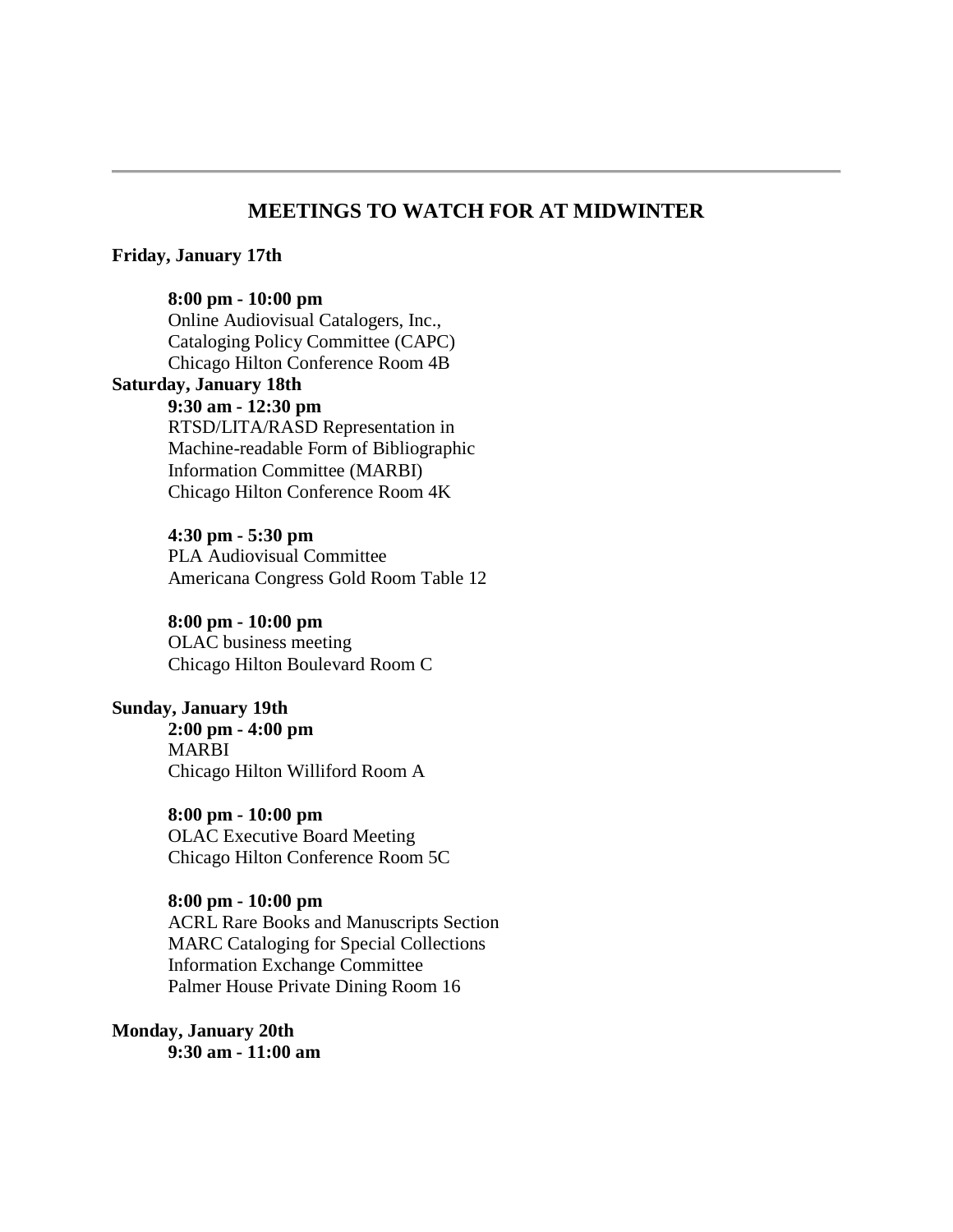PLA Audiovisual Committee Palmer House Burnham Room 3

**2:00 pm - 4:00 pm** ACRL Audiovisual Committee Palmer House Montrose Room 2

**2:00 pm - 5:30 pm** MARBI Americana Congress Plaza Room

**Tuesday, January 21st 8:00 am - 11:00 am** MARBI Chicago Hilton Conference Room 4K

> **2:00 pm - 5:30 pm** RTSD Audiovisual Committee Palmer House Parlor G

# **COMPUTERS CATALOGING AND CHRISTMAS Catherine Leonardi**

It is time to make a Christmas wish list and I'd like to start with my own personal computer complete with keyboard, monitor and two disk drives. In fact, I'd like a computer for each cataloger, both professional and para-professonal and for every one who supervises cataloging in my library. And, I'd like all of these to be linked together so that we could review and revise each other's cataloging. I'd also like several printers to be available on this system.

The next order of business would be for these computers to interface our local online catalog and OCLC. Each computer would have access to a system I'd call CACP (computer-assisted cataloging program). CACP would display a group of fields common to whatever type of material the cataloger was working on. Far example, when cataloging sound recordings the cataloger would use a workform that would contain fields like 007, 028, 048 and 049. Then with a push of a button the cataloger would transfer the needed field to her cataloging record.

CACP would allow the cataloger to easily add fields to the workforms as needed. For example, when doing a bound-with, the call number and "with" note would he added to the CACP workform. Then the cataloger would push a button and have this information transferred to the catalog record. Then the cataloger could finish editing the cataloging. When finished with the CACP basic workform, the cataloger would remove the specific fields leaving the workform ready for the next use.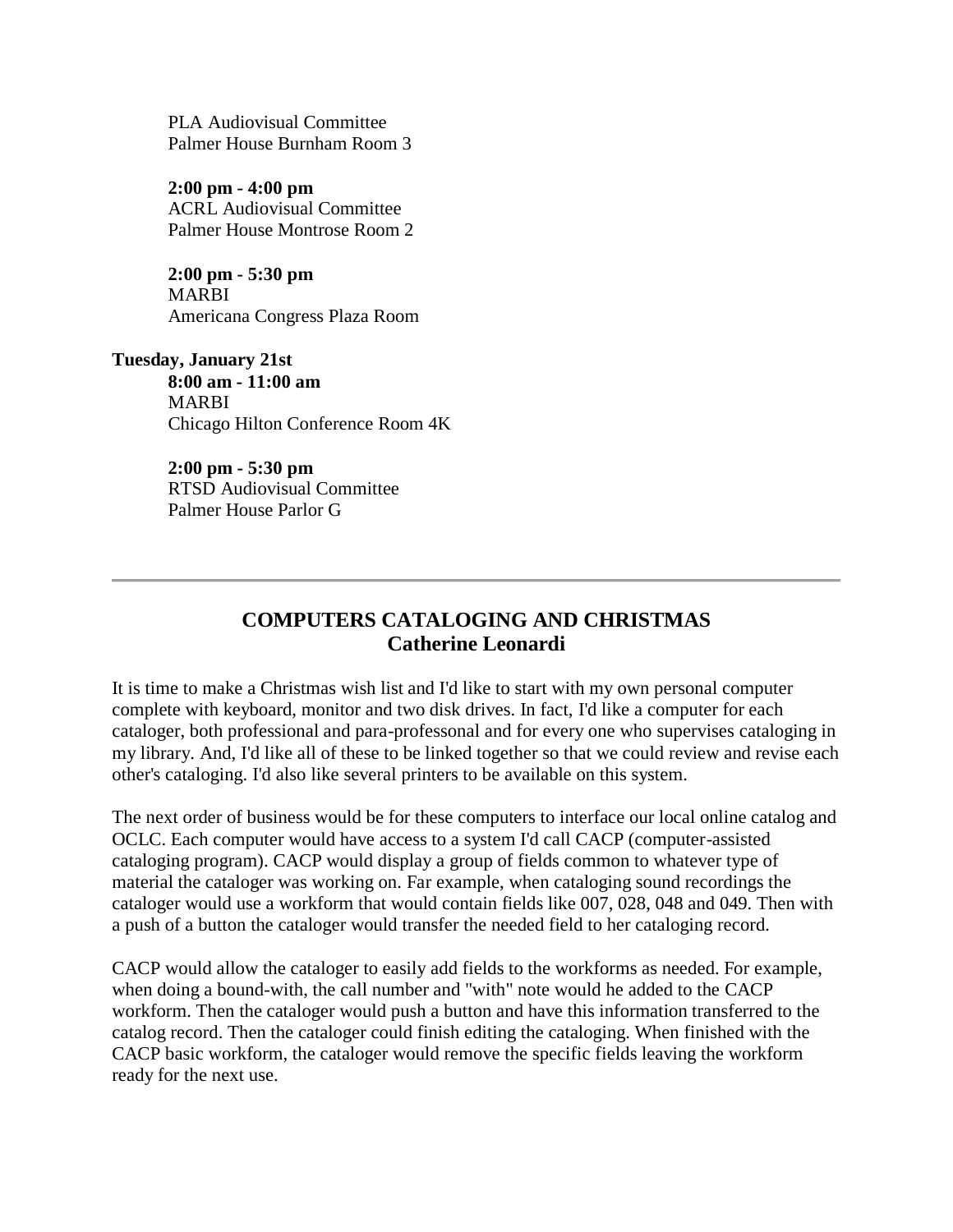One of the nicest features of my CACP system would be a split screen which would allow the cataloger to view part of an OCLC catalog record and to manipulate a CACP workform at the same time. If the cataloger were editing OCLC copy for a VHS videocassette, she could call up the CACP VHS workform. The split screen would show the OCLC copy fixed fields in the upper half and the CACP VHS fixed fields in the lower half. A button would allow the cursor to move freely. At each field, the cataloger could leave the information as given on the OCLC copy or change it. One key stroke would move the field to the CACP VMS workform.

When the fixed fields were completed the cataloger could scroll (using two separate control keys) the two halves of the screen to view the variable fields on the OCLC record and the workform simultaneously. By having two separate advance keys, the workforms could be manipulated independently. This would allow the cataloger to copy workform fields easily into the record. When editing was complete the two halves of the screen could be scrolled slowly to check for additions and corrections. When finished, the record could either be stored for review or produced.

This is what I'd like Santa to put in my stocking this year. If anyone can think of good additions to my computer wish list, I'd like to hear from you---preferably before Christmas Eve.

# *NOTES FOR CATALOGERS* **A REVIEW**

*Notes for Catalogers: a Sourcebook for Use With AACR2* is said by its authors, Florence Salinger and Eileen Zagon, to have evolved from *Monograph Cataloging Notes*. The key to the evolutionary process is, in this case, a broadening of focus to include not just monographs, but all materials covered by chapters 1-12 of AACR2. The book is intended to help catalogers decide on the appropriateness of a note and to suggest phrasing and punctuation. The authors followed the practices of LC in so far as those could be determined from looking at LC cataloging and following the interpretations provided by *Cataloging Service Bulletin*.

The chapters of this sourcebook follow the organizational pattern of AACR2. Notes appropriate to each rule within a chapter are to be found clustered under that rule. All materials are included except early printer monographs. There are even samples for chapter 1 notes. These "represent valid notes on materials for which there is not rule accommodation within their respective chapters in AACR2" (Preface, p. vi). This is a handy feature. It wasn't until seeing sample notes for three dimensional materials under 1.7B2, that the reviewer registered the fact that no provision has been made for these notes in chapter 10.782. In addition, that intentionally neglected media, kits, receives the benefit of 8 samples in this section. A modest sampling it will be admitted, but it is a start!

Notes under each rule don't cluster as completely as they might. For example, notes for added title page titles appear as citations 203-204, and 214-215 in chapter 2 and could just as well have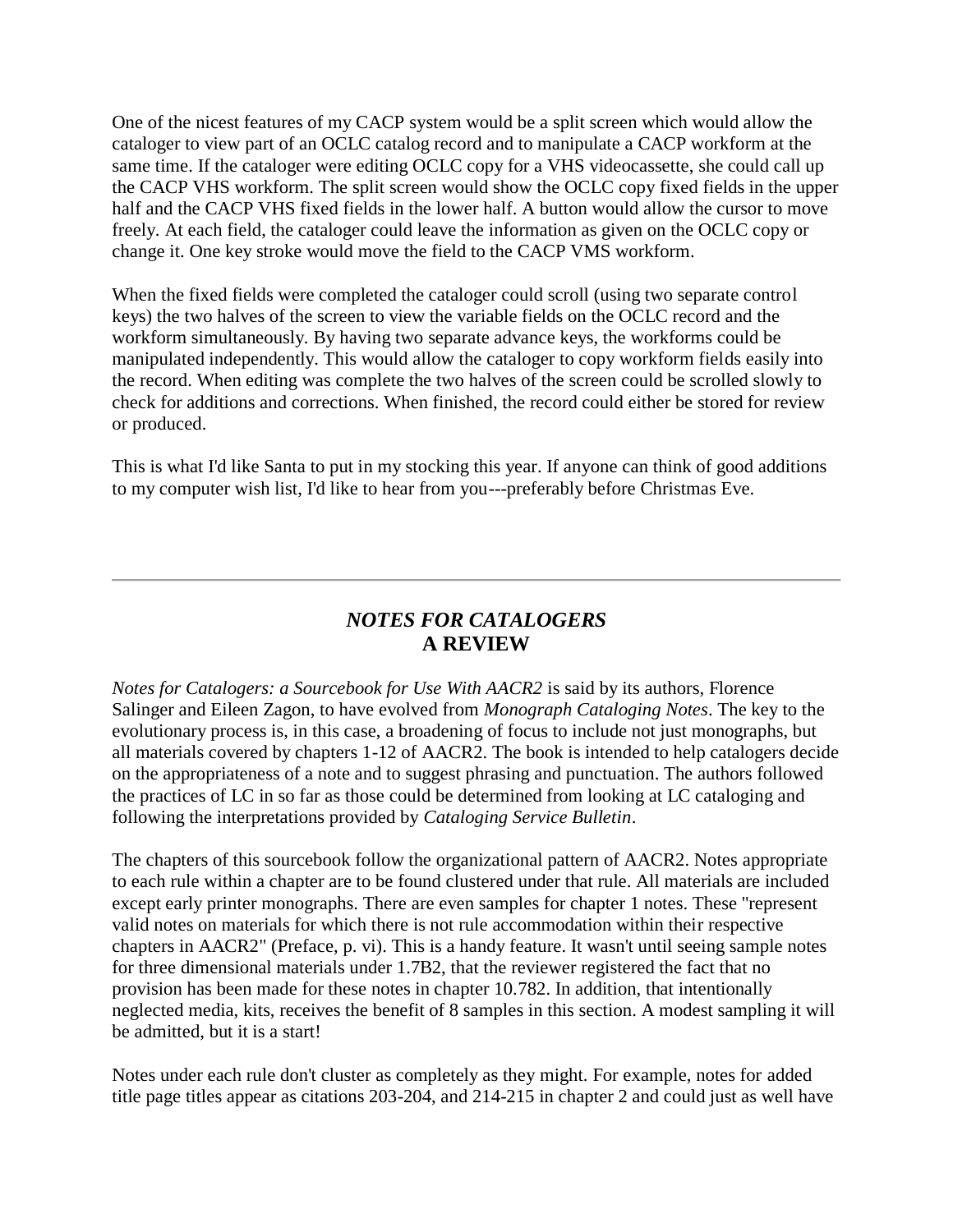all been together. This is not a major flaw once the user understands that it happens and that it is best to scan the entire category to get the fullest benefit. The alternative is to use the subject index and follow-up on each citation mentioned there for appropriate chapters. Users need to be aware that the subject index is... "selective: examples of a certain subject may recur throughout the chapters, but only a representative selection of examples is referenced in the index" (Preface, p. vii).

Notes provided under one rule are often very similar, but the authors appear to add at least one distinct feature to each note so that exact duplications are not common. The reviewer found the examples for numbers notes to be consistently helpful (\_.B19). She also found the notes for accompanying material for text and cartographic materials to be helpful, but to be disappointing in their quantity and quality for other chapters. For instance, only three examples are given for chapter 5 material. Chapter 7 is nearly as skimpy.

Publication of *Notes for Catalogers* marks yet another step forward in the struggle to legitimize the full cataloging of audiovisual materials. Just as AACR2 makes cataloging of media a standard practice for "normal" libraries (not just the lunatic fringe!!!), so *Notes for Catalogers* recognizes the valid needs of both media catalogers and media users.

This reviewer recommends *Notes for Catalogers* with confidence. Its cost is modest for the amount of information it contains. Congratulations are due the authors on a job well done. Catalogers will always wish for just one more sample note to fit exactly their situation, but that keeps life interesting!!

--- Reviewed by Verna Urbanski

Available: Knowledge Industry Publications, inc., 701 Westchester Ave., White Plains, NY 10604.

# *CATALOGING OF AUDIOVISUAL MATERIALS: A MANUAL BASED ON AACR2* **by Nancy B. Olson---A REVIEW**

Nancy Olson's second edition of *Cataloging of Audiovisual Materials* comes to the av cataloger with accessible information in an attractive and easy to use format. CoAM2 continues the Olson tradition of writing for both the practicing cataloger and the student of av cataloging.

The manual is based on AACR2 and the published rule interpretations of the Library of Congress. CoAM2 fully revises the text and examples of the original edition and adds further examples. It includes a chapter on cataloging microcomputer software using the guidelines issued by ALA in July, 1984. Subject headings from Sears and LCSH have been added to all the cataloging examples as have Dewey and LC classification numbers.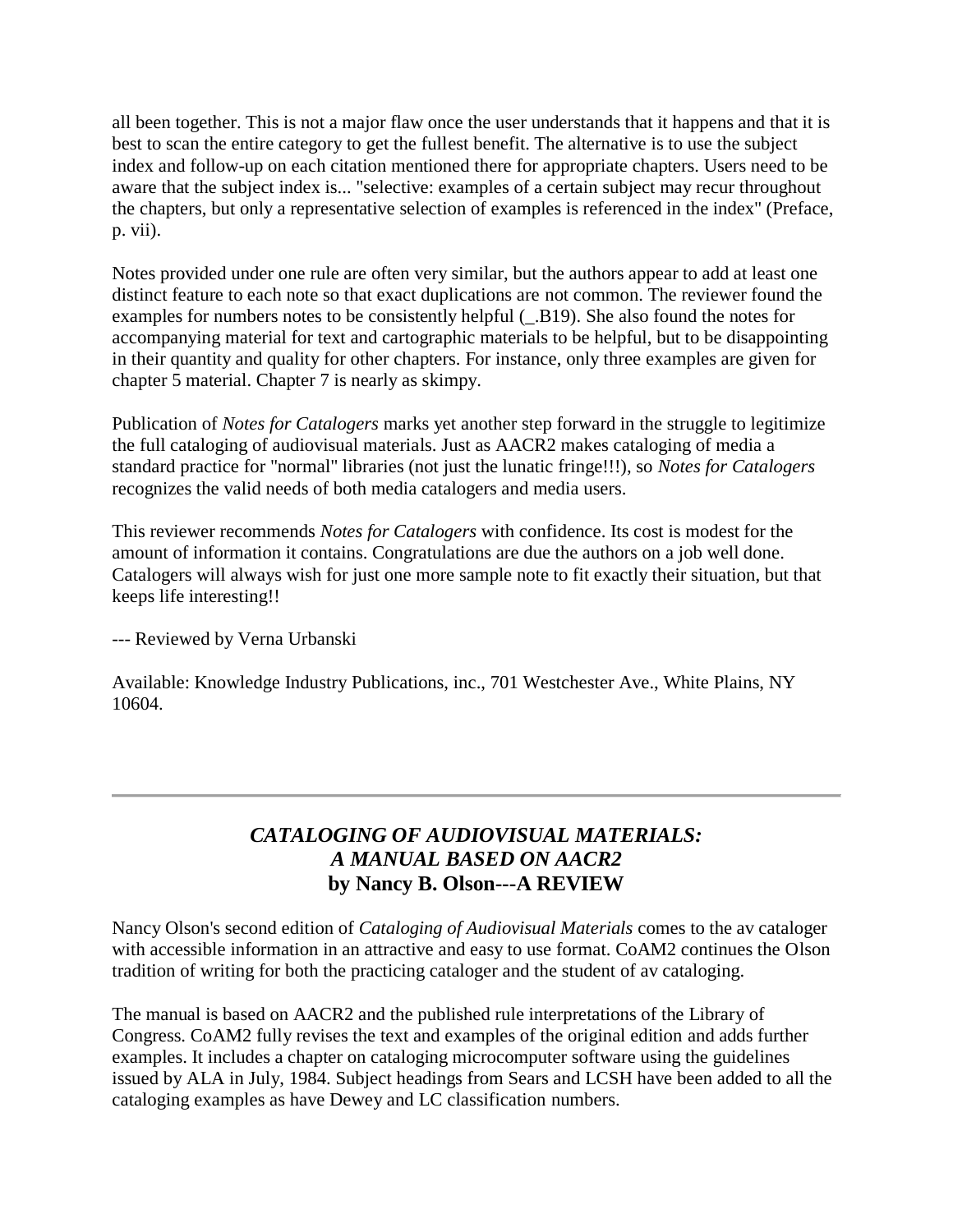The manual covers descriptive cataloging, but also includes information which would be helpful in administering an AV collection. Olson presents a logical consideration of the many questions which need answered to run an efficient AV collection. Chapter 2 ("Cataloging Audiovisual Materials") is especially helpful in its description of the handling of the title information on AV. New to this edition are the sections discussing the assignment of subject headings, the rationale for classifying AV and the treatment of "In" analytics. All are valuable additions.

Individual chapters provide guidance by media group. New media are included, for example, there is discussion of, and a cataloging example provided for, a compact disc. One of the most useful sections is sure to be the chapter on cataloging microcomputer software with its discussion of the file description area and the practical "notes" samples. The chapter on cataloging AV serials is particularly useful at this time when rumblings are being heard regarding the need for a MARC format for AV serials. As in CoAM1, the discussion of cataloging kits serves to crystallize several options for this vague material that everyone knows but few can define clearly.

Coding and tagging for the cataloging examples is available in a separately published monograph rather than in the back of the main text as in the first edition. This is a sensible innovation which keeps the text of the basic manual a useable size while providing a separate handy guide for OCLC users. The coding and tagging has not been officially sanctioned by OCLC, but represents the expertise acquired by Olson after nine years cataloging AV on OCLC. The coding supplement comes with a wall chart of the 007 field containing all the variables for the formats currently using an 007. Olson plans to publish coding and tagging supplements for UTLAS, WLN and RLIN users as well. We are happy to see Olson continuing the practice of furnishing coding and tagging for her cataloged samples. Her's is the only manual which does this and the value of the effort needs to be recognized.

*Cataloging of Audiovisual Materials* continues with this second edition to prove its value to the AV cataloging community. Its information is accessible, the writing style relaxed and clean. Olson manages to demystify AV cataloging while revealing the layers of decision-making which goes on almost automatically in the mind of an accomplished cataloger. The manual and its supplement are useful at all skill levels and across all types of libraries regardless of the degree of automation. It is a welcome addition to the manuals available to a growing community of AV catalogers.

--- Reviewed by Verna Urbanski

AVAILABLE: Minnesota Scholarly Press, PO Box 224, Mankato, MN 56001 (507) 387-4964. /// Manual ISBN 0-933474-38-5 \$34.50 /// Coding supplement ISBN 0-933474-39-3 \$15.00.

# **CATALOGING MICROCOMPUTER SOFTWARE: A SHARING SESSION**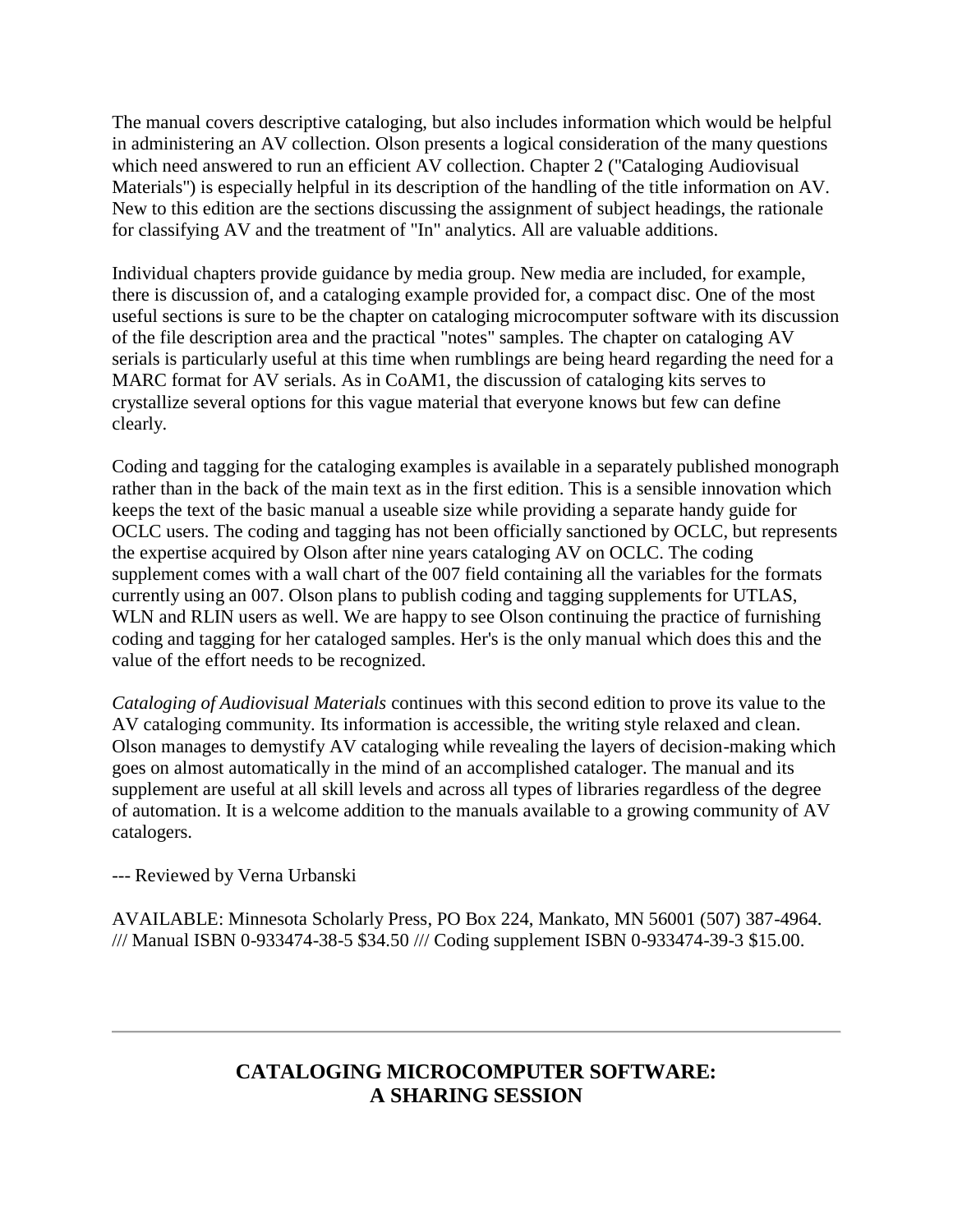Online Audiovisual Catalogers sponsored a sharing session on the cataloging of microcomputer software during this summer's American Library Association annual conference. The more than 100 attendees ran the gamut from those who were acknowledged experts to those who needed to know a little just to get started. The session was held July 9th from 9:00 to 11:00 am. The format included brief presentations by a panel of specialists and a group discussion period followed by a question and answer session with the panel fielding questions from the groups. The session was ably moderated by Sheila Intner, immediate past chair of OLAC and visiting assistant professor at UCLA. Panelists included: Ann Fox (LC), Judy McDermott (LC), Glenn Patton (OCLC) and Pat Luthin (Georgetown University). Facilitators during the group discussion sessions included: Bonnie Fletcher (U of Wisconsin-Whitewater), Peggy Kellogg (SUNY Geneseo), Susan Koch (Arlington Heights Memorial Library (IL)), Robert Mead-Donaldson (Florida International University), Jean Armour Polly (Liverpool Public Library (NY)) and Ann Weber (U of North Carolina at Charlotte).

- Judy McDermott briefly described the work that has been going on at LC to prepare for the pilot project CIP for microcomputer software. LC plans to begin cataloging MRDF by next spring. There are still several questions to resolve including biggies like where to put the CIP information on the software. Cooperating producers are in the process of being contacted.
- Ann Fox followed up Judy's outline by discussing the CIP software data sheet that is being drafted and by showing some examples of what the CIP entry may look like.

The data sheet filled in by producers of software will be used by LC as the basis for CIP cataloging so it must be designed with care to elicit useful and precise information. It must be a document that can be understood by those filling it out and also provide pertinent information without burdening the producers unduly. The data sheet has already gone through several drafts. LC feels that the essentials needed to create a useful data sheet will include: a carefully structured set of instructions for the publishers, a facsimile of the software screen displays, information on the target audience, what category the software falls into (i.e., spread sheet, word processing, database management, etc.), file description (type and number of files), what systems the software runs on, what formats and versions are available. The data sheet will ask the producers to describe the software in terms of shippable units.

The degree of fullness provided by the CIP has not yet been decided upon but three basic options are a full record, a modified record and a basic record. The basic record would be similar to the current CIP used for books. The drawback to using this style is that the file description would not be provided. This is an area that catalogers consistently report having trouble constructing for MRDF and it therefore is a highly desirable set of information to provide. The full record, while the most useful to the users of CIP, might require more time to construct than is practical in a CIP program.

 Glenn Patton outlined OCLC's early and continuing involvement with MRDF cataloging. Nancy Olson instigated the creation of *Guidelines for Using AACR2 Chapter 9 for Cataloging Microcomputer Software* when she was with OCLC as visiting scholar during 1982/83. It was due to her interest and expertise that a group was assembled which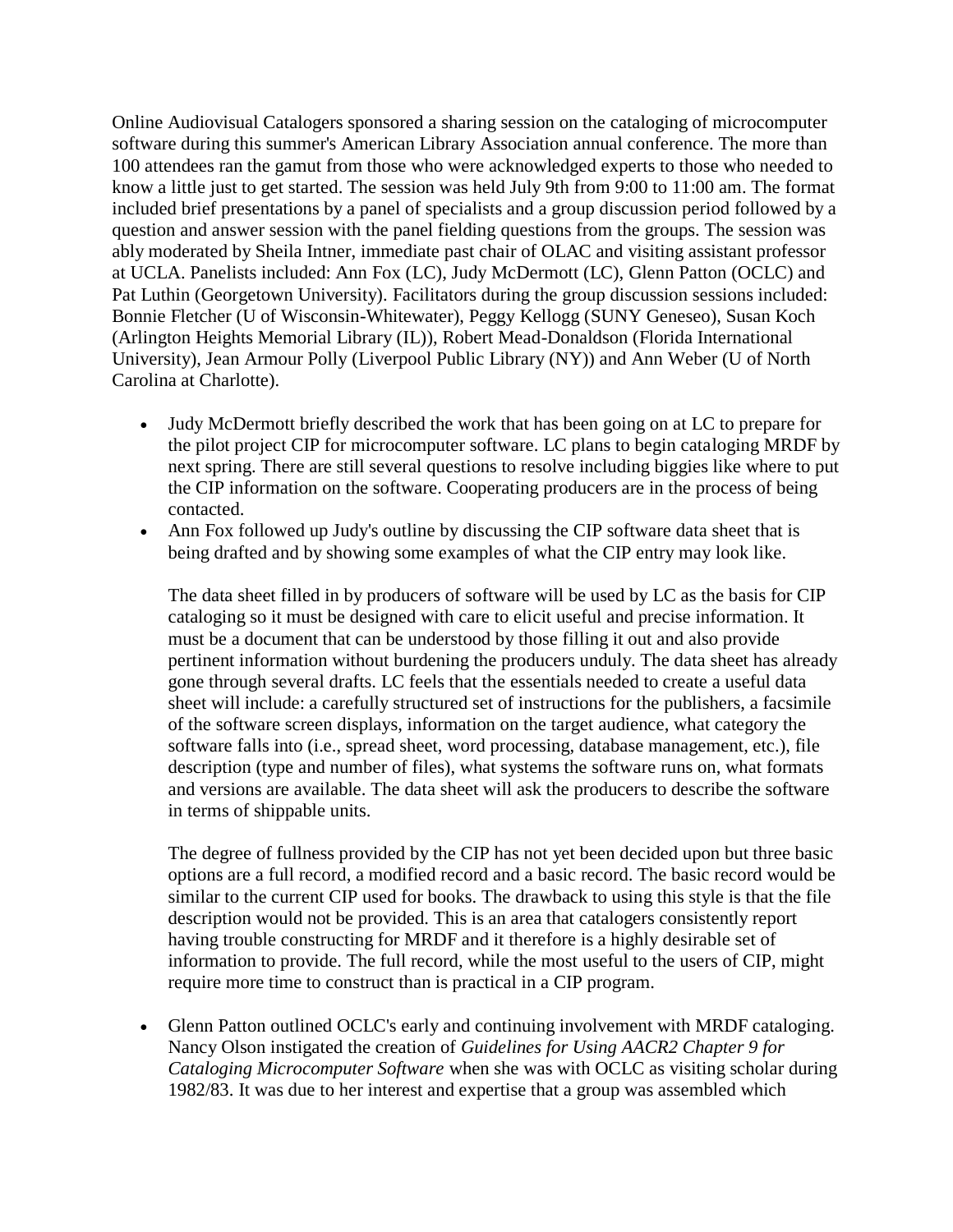eventually produced the CC:DA approved and ALA-published guidelines. OCLC implemented the MRDF format in October, 1984. 4,000 titles have been entered so far on OCLC. Though the rate of input has slowed in the last quarter, the number of holdings attached to the records already input continues to grow steadily.

Glenn has been the project supervisor for the implementation of the MRDF format at OCLC. As such he has been involved not only in bringing up the format, but in designing training materials and doing workshops. There is a greater emphasis on the problems associated with cataloging MRDF, not just implementation of the format. Most interest at the workshops is in the cataloging of microcomputer software rather than mainframe software. One of the most striking observations Glenn made during these workshops is the number of catalogers who have no access to the computers on which the software runs. This means catalogers are virtually dependent on the information provided by the external surfaces of the software, the packaging and accompanying material, for cataloging information. OCLC is currently working on clarifying the language in their format to make it more helpful to catalogers.

- Pat Cuthin is a member of the subcommittee of the Subject Analysis Committee that has been working to develop guidelines for the consistent subject analysis of microcomputer software. The subcommittee's recommendations will include five major points:
	- 1. Catalogers should make full use of *Guidelines for Using AACR2 Chapter 9 for Cataloging Microcomputer Software*;
	- 2. Catalogers should use established subject lists;
	- 3. Classification of microcomputer software should be mainstreamed with other materials;
	- 4. The free floating subdivision "software" should be adopted to differentiate software from other media and from text;
	- 5. Catalogers should avoid using the make, model, operating system for subject headings. If this access is needed, catalogers should use the 753 field recently approved for addition to the MRDF format.

The subcommittee hopes to move the set of recommendations through the appropriate approval channels during this conference and to see publication of it by Midwinter conference.

 Moderator, Sheila Intner announced that a Dewey classification phoenix is available for computer software. Forest Press is the publisher and it is titled: *Dewey Decimal Classification 004-006, Data Processing in Computer Science and Changes in Related Disciplines*.

**\*\*\*\*\*\*\*\*\*\*\*\*\*\*\*\*\*\*\*\*\*\*\*\*\*\*\*\*\*\*\*\*\*\*\*\*\*\*\*\*\*\*\*\*\*\*\*\*\*\*\*\*\*\*\*\*\*\*\*\*\*\*\*\*\*\*\***

# **QUESTIONS & ANSWERS FROM THE SHARING SESSION**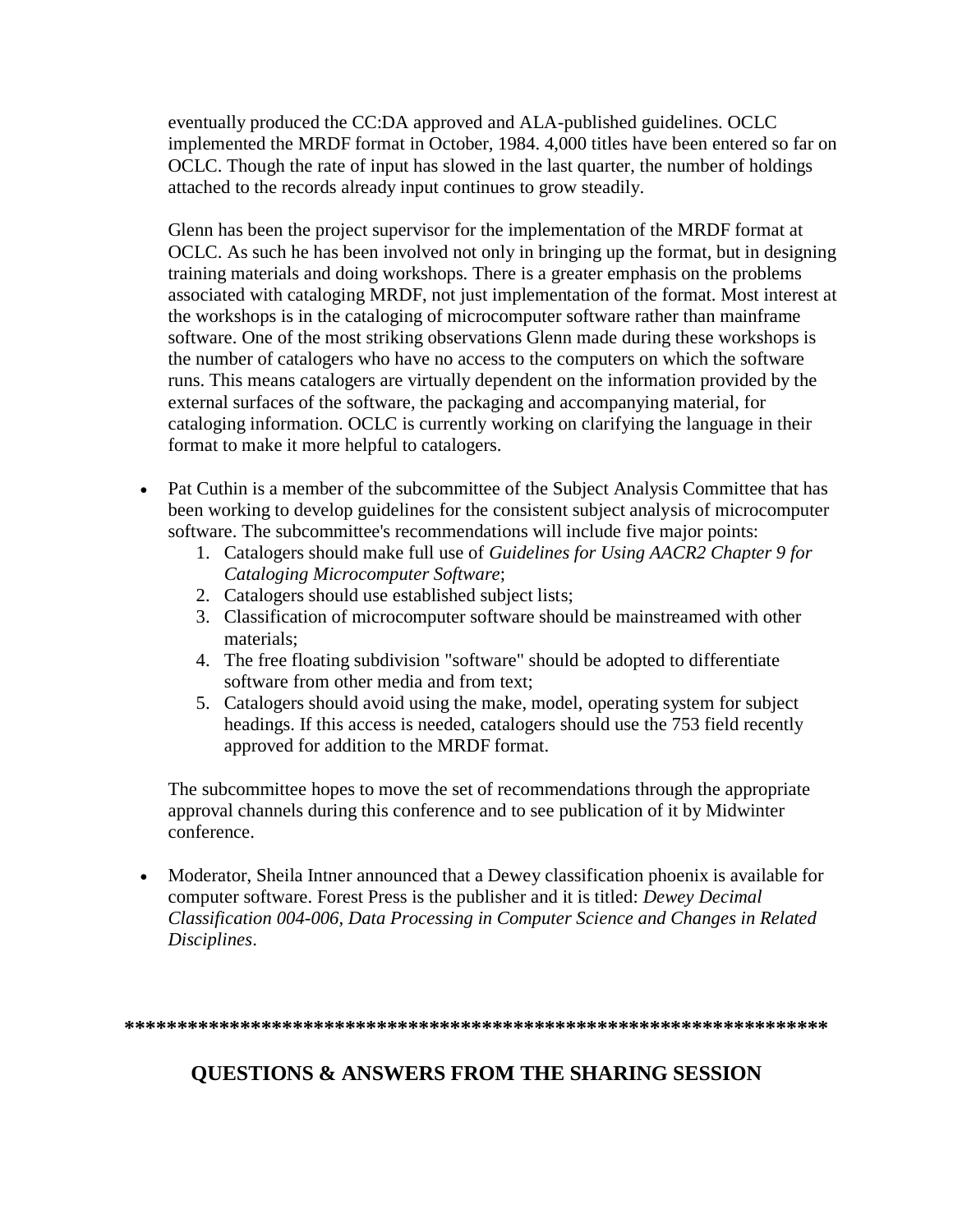**QUESTION:** If we find cataloging online but ours runs on a different machine, do we input a new record or can we modify the online record?

**ANSWER:** You should input a new record unless if, as is, it runs on more than one machine including the one you will be using it on. You may want to adjust the wording of the system requirements note to give prominence to the machine available in your library. --- Glenn Patton

**QUESTION:** How about version changes, for instance, from version 1 to version 1.3?

**ANSWER:** Yes, version changes require a separate record. Remember you can use the "new" function to clone the basic record for modification to save on keying in information. --- Glenn Patton

**QUESTION:** What do we do with software that accompanies a book? Sometimes LC has cataloged the title, but doesn't mention the software.

**ANSWER:** LC is still exploring this question. It must be determined whether the software is accompanying the book or the book is accompanying the software. --- Ann Fox

LC is trying to get the publishers to be more specific about this situation, so LC will have an idea of their intent.

--- Judy McDermott

LC may not have received the software and may not be aware that it exists.

--- Dick Thaxter

The user can add the information to the online record. This is one of those situations where the cataloger must use judgment.

--- Sheila Intner

**QUESTION:** If the statement of responsibility is not prominent, should we ferret it out?

**ANSWER:** Stay within the general guidelines provided for this area in AACR2 and the guidelines for chapter 9. Examine the credits and use your judgment. --- Ann Fox

Don't dig to find it. Area of responsibility is always supposed to be for prominently named parties.

--- Glenn Patton

**QUESTION:** Can the extent in the 300 field be changed to say 1 disk instead of asking for a file description?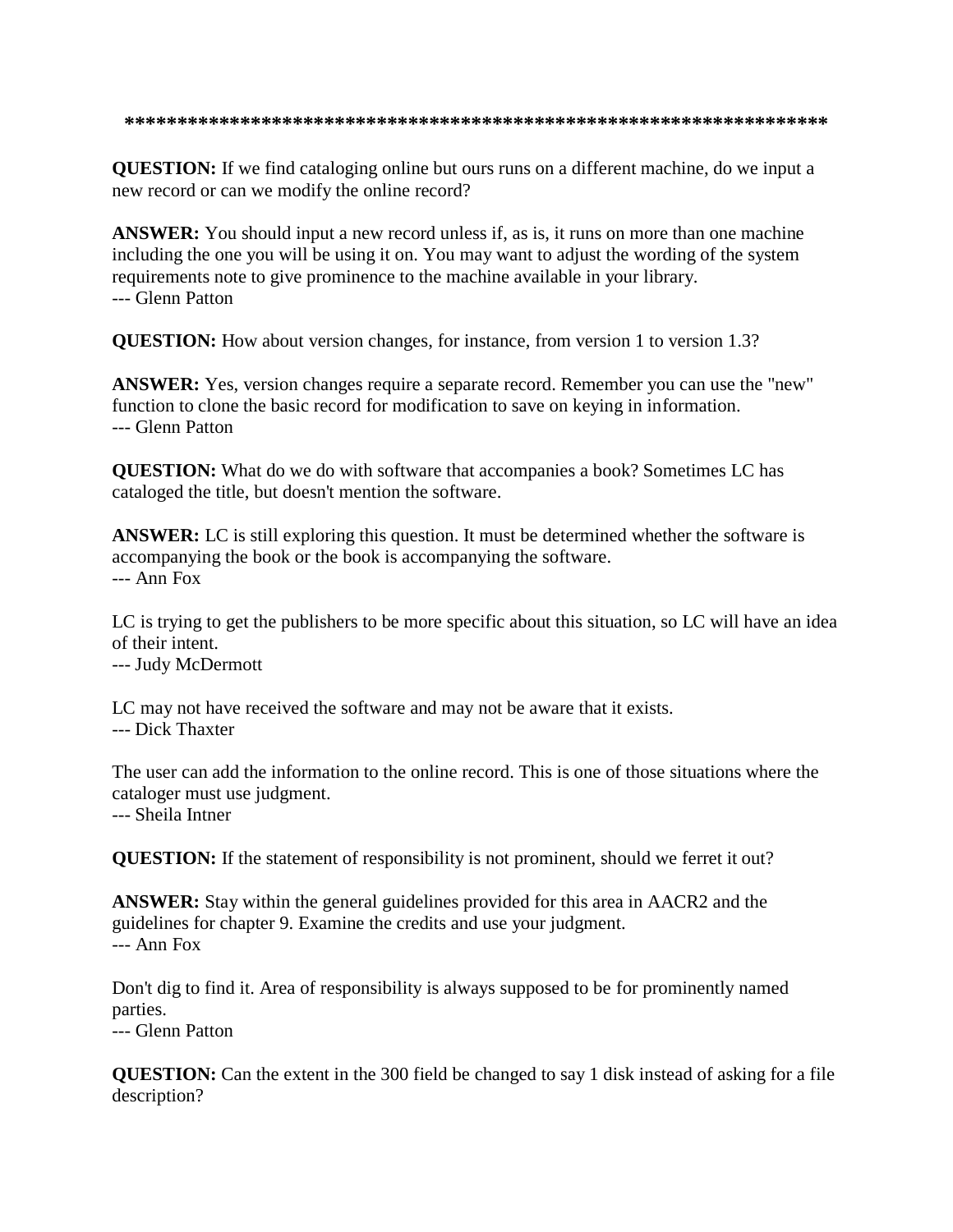**ANSWER:** There are some proposals to this effect being considered currently by a CC:DA task force which is reviewing the *Guidelines for Using AACR2 Chapter 9 for Cataloging Microcomputer Software* published last year by ALA. Even under these current guidelines you can OPTIONALLY choose to describe the carrier rather than the extent of the file, or, you can also say "ca. 1 file". --- Sheila Intner

**QUESTION:** What is a data file? What is a program file? How can we calculate or find that information with the material we have in our hands?

**ANSWER:** The best bet if you know nothing about this, is to read the definitions in the glossary of the guidelines and then look at the way the information is presented in the item. The object is to do this as quickly and expeditiously as possible. If you can look at a menu, look only at the main menu and surmise the files from that. Do not try to count the files in submenus. --- Ann Fox

**QUESTION:** How do you select an appropriate record on OCLC when the online record has a copyright date which differs from the one that can be found on the item in hand and the cataloger doesn't have access to a machine to view the screen?

**ANSWER:** Match what you've got, if you don't have the internal screen, use the external data available and select an OCLC record based on that. --- Sheila Intner

Yes, you must use your own best judgment as to whether this is the same title or not. --- Glenn Patton

**QUESTION:** We notice that the examples of different levels of cataloging handed out earlier shows the audience note before the system requirement note. This doesn't seem very logical to us. The system requirements seem more important.

**ANSWER:**This is the order of notes indicated in the guidelines. (9.7B14) --- Ann Fox

**QUESTION:** How should we use the 753 field? Should we do one for each machine the software will run on, or, just for the machines at hand?

**ANSWER:** Make 753 added entries just far the machines you have in hand. --- Judy McDermott

Don 't go beyond what is described on the item. Catalogers may want to limit to the machine(s) at hand. People who are wanting this software will have some sophistication about what machines will run what software. We may tend to spoonfeed our users a bit on things like this. --- Glenn Patton

**QUESTION:** When do you use a personal author as main entry?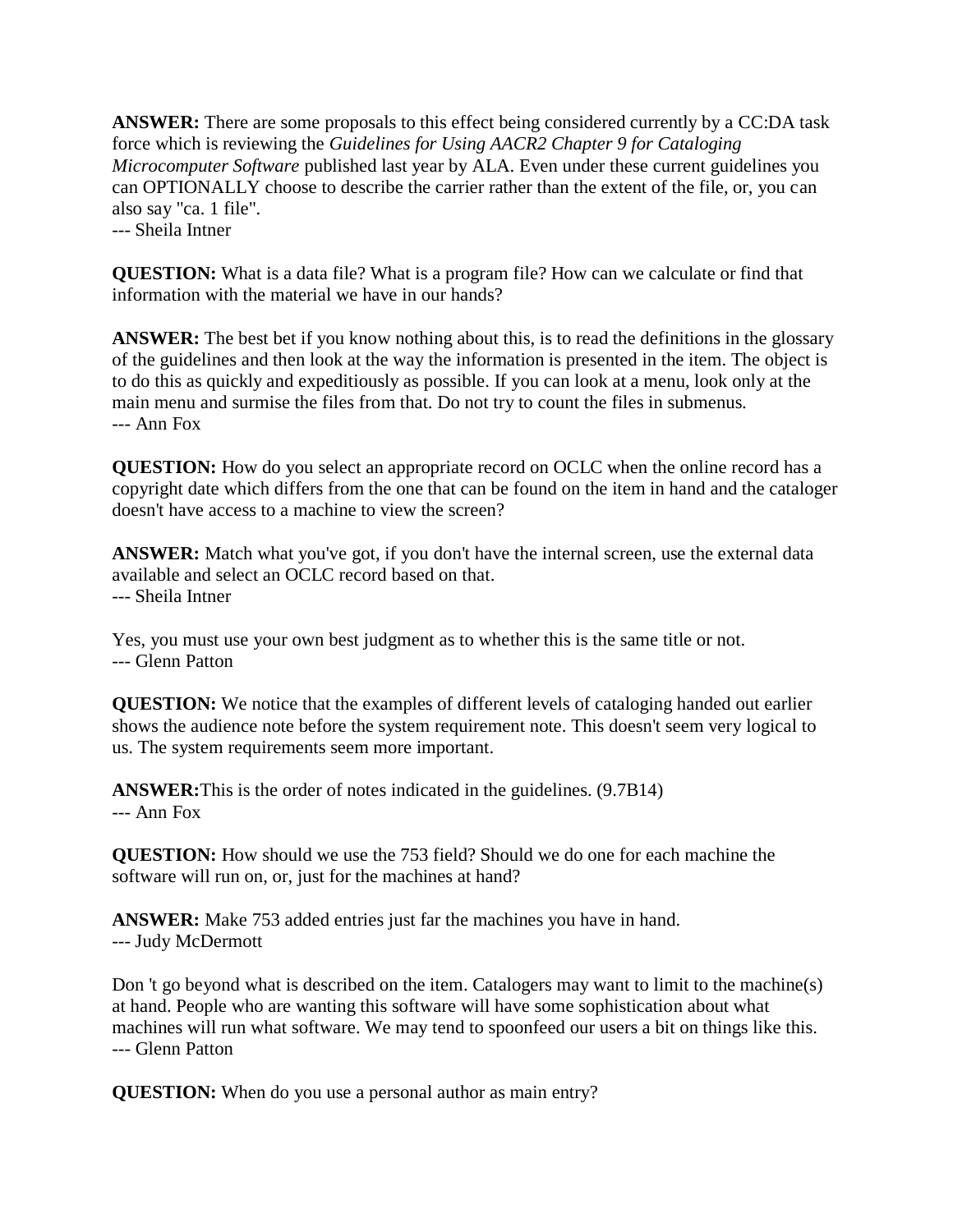**ANSWER:**Use appropriate AACR2 rules if authorship can be attributed. --- Ann Fox

No special rules of entry exist by material in AACR2 as they did in earlier cataloging rules. --- Glenn Patton

**QUESTION:**What do we do about entering ISBN numbers for microcomputer software?

**ANSWER:** A committee of NISO is currently looking into this question. The proposed format coming out of that group has been rejected and the usability of ISBN is being examined. --- Ann Fox

Bowker began assigning ISBNs to materials handles. This is a very troubling turn of events because it has a publisher establishing a national standard by fiat. --- Sheila Intner

[NISO has had a change of heart---ISBN's won out.--- ed.]

**QUESTION:** The subject access provided by LCSH is not adequate for microcomputer software. What can be done?

**ANSWER:** The microcomputer subject access report has a very helpful bibliography. When it is available (hopefully by Midwinter) users wanting extra help may find this a useful to supplement LCSH. The subject list of Hennepin County public library system includes terms to use for software. It might be helpful to use these. --- Pat Luthin

**QUESTION:** The language coding in the MRDF format causes confusion. Why do some code it "eng" and other "n/a"?

**ANSWER:** OCLC's interpretation of the MARC format is, in this case, very strict. You do not have a language code unless it is a text file. A language code from the code list is appropriate only in cases where you have a textual data file. In all other cases you do not have a codeable language. It is not that a language (COBOL, FORTRAN, etc.) isn't being used. There simply is no code in the code list to use with these. So the appropriate language code is n/a or blank,blank,blank. Some people believe they need to say something about what the language of interaction is. That is, what language you see in the screen displays. That is a possibility and perhaps we need an addition to the MARC format to allow for that. --- Glenn Patton

**QUESTION:**Some of us do not know what "a textual data file" is.

**ANSWER:** *Moby Dick* translated into machine readable form is a textual data file. --- Glenn Patton

**QUESTION:** Is OCLC going to index the 753?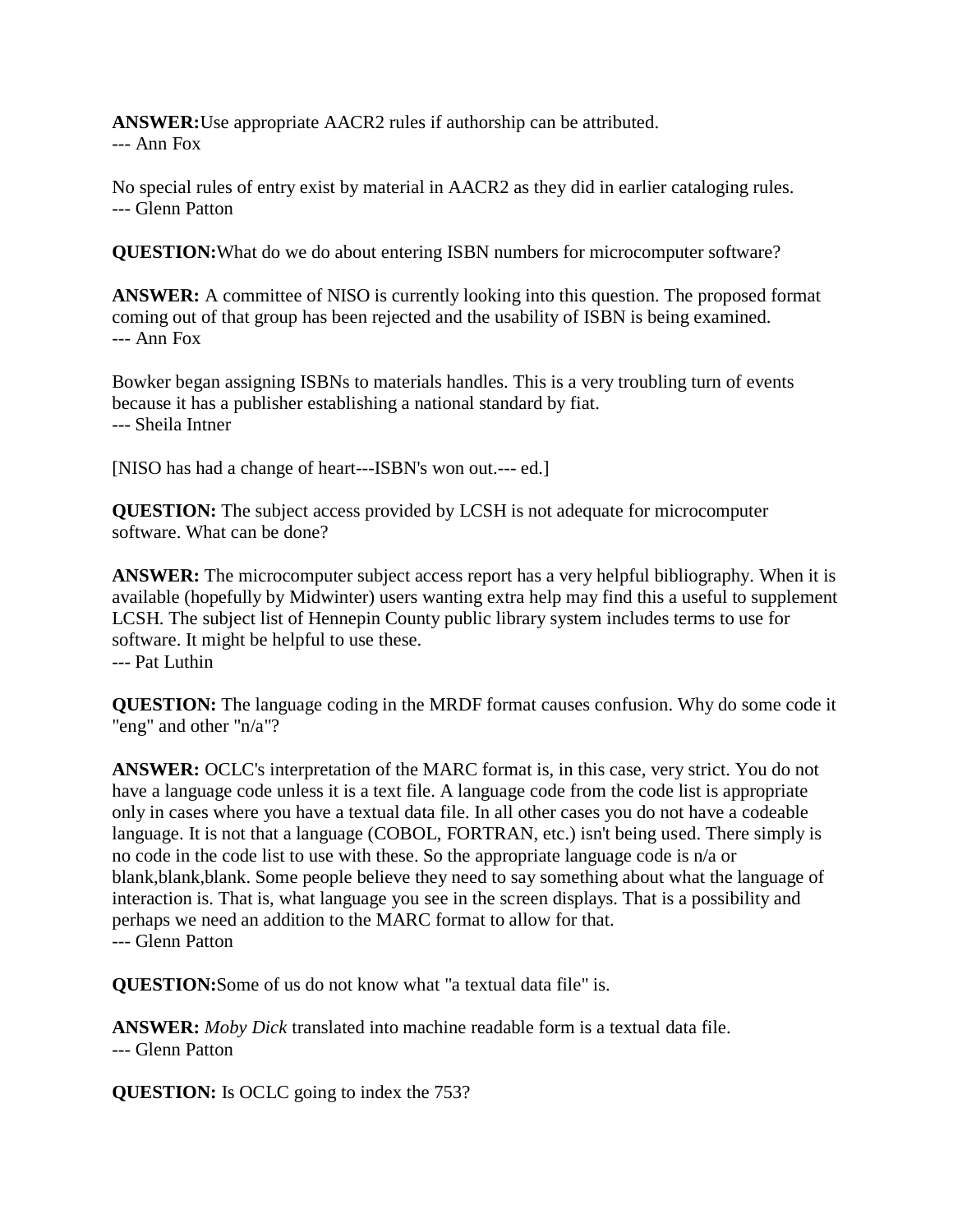**ANSWER:** There are no immediate plans to index the 753 field. The present system is being redesigned and will carry with it various kinds of keyword searching which may be more useful in this case than a derived search key.

--- Glenn Patton

**\*\*\*\*\*\*\*\*\*\*\*\*\*\*\*\*\*\*\*\*\*\*\*\*\*\*\*\*\*\*\*\*\*\*\*\*\*\*\*\*\*\*\*\*\*\*\*\*\*\*\*\*\*\*\*\*\*\*\*\*\*\*\*\*\*\*\***

### **MORE QUESTIONS & ANSWERS FROM THE SHARING SESSION**

The next several pages contain answers provided by Glenn Patton (OCLC), Nancy Olson (Mankato State University) and Sheila Intner (UCLA Graduate School of Library and Information Science) to a list of questions which could not be answered during the program in Chicago. The response of each expert is provided unless the answers duplicate, then the most inclusive answer was selected. When conflicting opinions arise each has been provided. Later clarification may be necessary. These differences demonstrates that even among the experts opinions vary. A reassuring thought to many of us and a further verification of the importance of "catalogers judgment." Many thanks are due to these three OLAC members for taking the time to answer these questions for us. They are outstanding OLAC members who continue to give unstintingly of their time and expertise on an ongoing basis.

**\*\*\*\*\*\*\*\*\*\*\*\*\*\*\*\*\*\*\*\*\*\*\*\*\*\*\*\*\*\*\*\*\*\*\*\*\*\*\*\*\*\*\*\*\*\*\*\*\*\*\*\*\*\*\*\*\*\*\*\*\*\*\*\*\*\*\***

1. Are "created by" and "produced by" statements considered statements of responsibility?

**PATTON:** Certainly **OLSON:** I consider "created by" and "produced by" to be statements of responsibility.

**INTNER:** Yes, but -- "created by" without any other competing statements like "programmed by " or "designed by " or "written by" could be taken to be a statement of responsibility. If there are other such statements, then I would put them in a note, including the "created by". "Produced by" is not the same. I would interpret "produced by" as a responsibility for technical production, not intellectual creation.

2. What should be done with copyright: statements when copyright is held by a person?

**PATTON:** Such a copyright statement cannot be construed to mean anything more than ownership of the copyright. Thus, a personal name presented with a copyright statement could not be recorded as a statement of responsibility unless there was other evidence of "responsibility." I would suggest recording it in a note. An added entry could be made for the name based on the note (see OCLC #11214492).

**OLSON:** When a copyright statement contains the name of a person, and that person is not named anywhere else, I would make a note. EX: Copyright by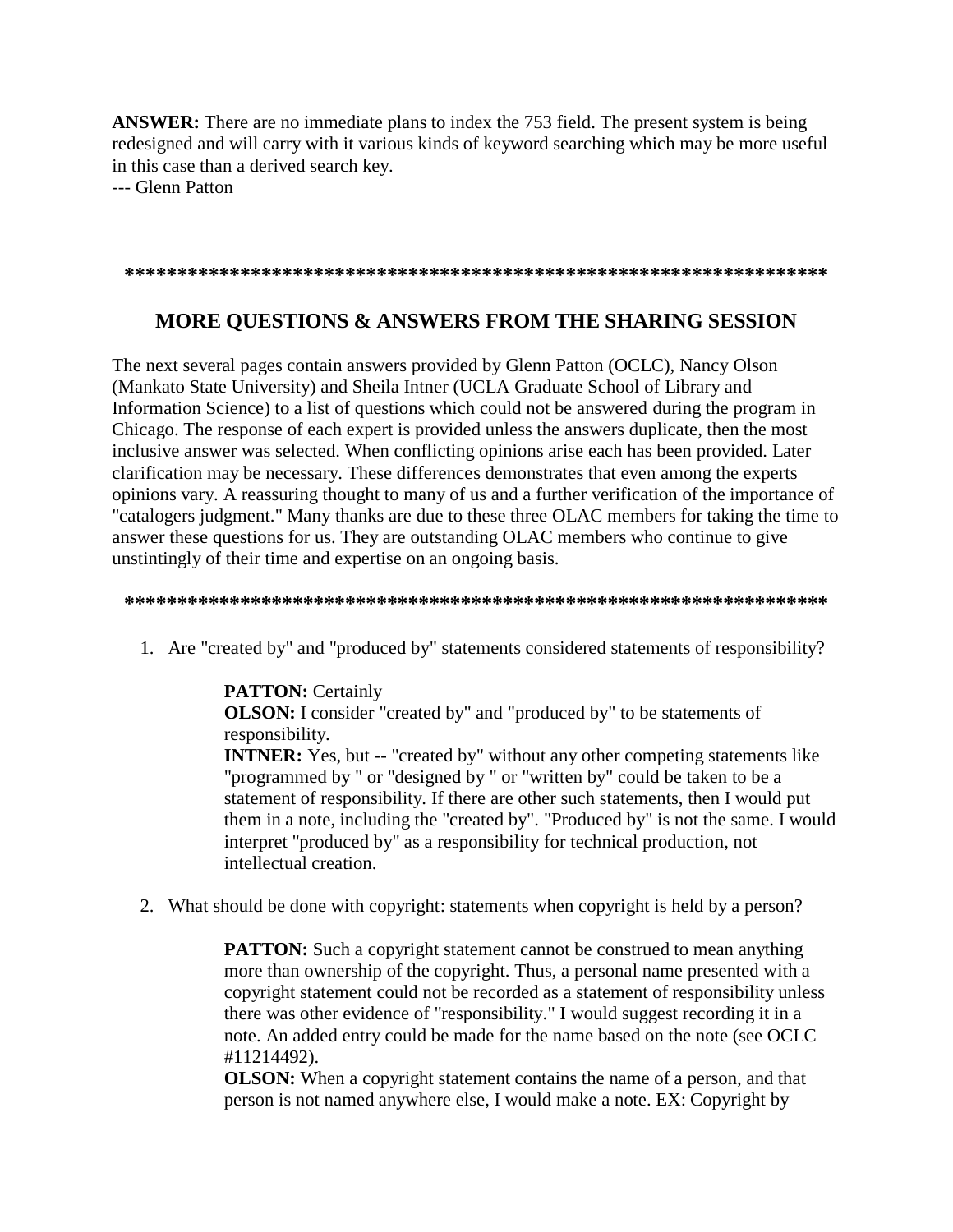If the package being cataloged consisted of only the item containing the above mentioned copyright statement, I would also use the person as main entry, reasoning that the person, in claiming the copyright, claimed authorship or rights as creator of the item in question.

If, however, there were one or more other items in the package (teacher's guide, user's manual, workbook, chart, worksheets, etc.), I would look to see if any of those had a title page or title page equivalent, and if they named the same person, different person(s), or no one as author. I would then consider the importance of the item with the personal copyright in comparison to the rest of the package . How much was the person responsible for? How much was someone else responsible for? How much was unattributed? Then I would make my main entry decision.

I would make the copyright note anytime a person was named there who was not named anywhere else, to justify at least an added entry for the person. If the person were named elsewhere my note would refer to that authorship: EX: Manual by

**INTNER:** For dates, do exactly the same thing as when that occurs in books. If it is the only date, use it. If there is another "publication" date or "release" date, use that first, followed by the copyright date if it differs.

3. How much of the accompanying documentation should be used in the bibliographic description? What gets bracketed? [comment from the facilitator--"This person wasn't understanding the chief source of information, apparently."]

> **PATTON:** *Guidelines for Using AACR2 Chapter 9 for Cataloging Microcomputer Software* (Hereafter, *Guidelines*) (p.2-3) does not limit you to any portion of the accompanying documentation. You need to bracket only if you take information from a source other than the chief source of information. **OLSON:** All the items should be included in area 5, even if as "+ various materials." The question may refer to the cases when the accompanying text is a substantial one with title, authors, etc,, which is designed to be used with the microcomputer program, I do as follows:

> > **+ text.**

Then make a note:

\_\_\_\_\_\_.

 **Text: Title / statement of responsibility. Edition. Publication information. Area 5 information (Series).**

and leave out any of the above information that repeats the 2XX-4XX information already given. Logo packages often include a copy of the text on Logo which is related, but not a user's guide. This could be pulled out and cataloged separately.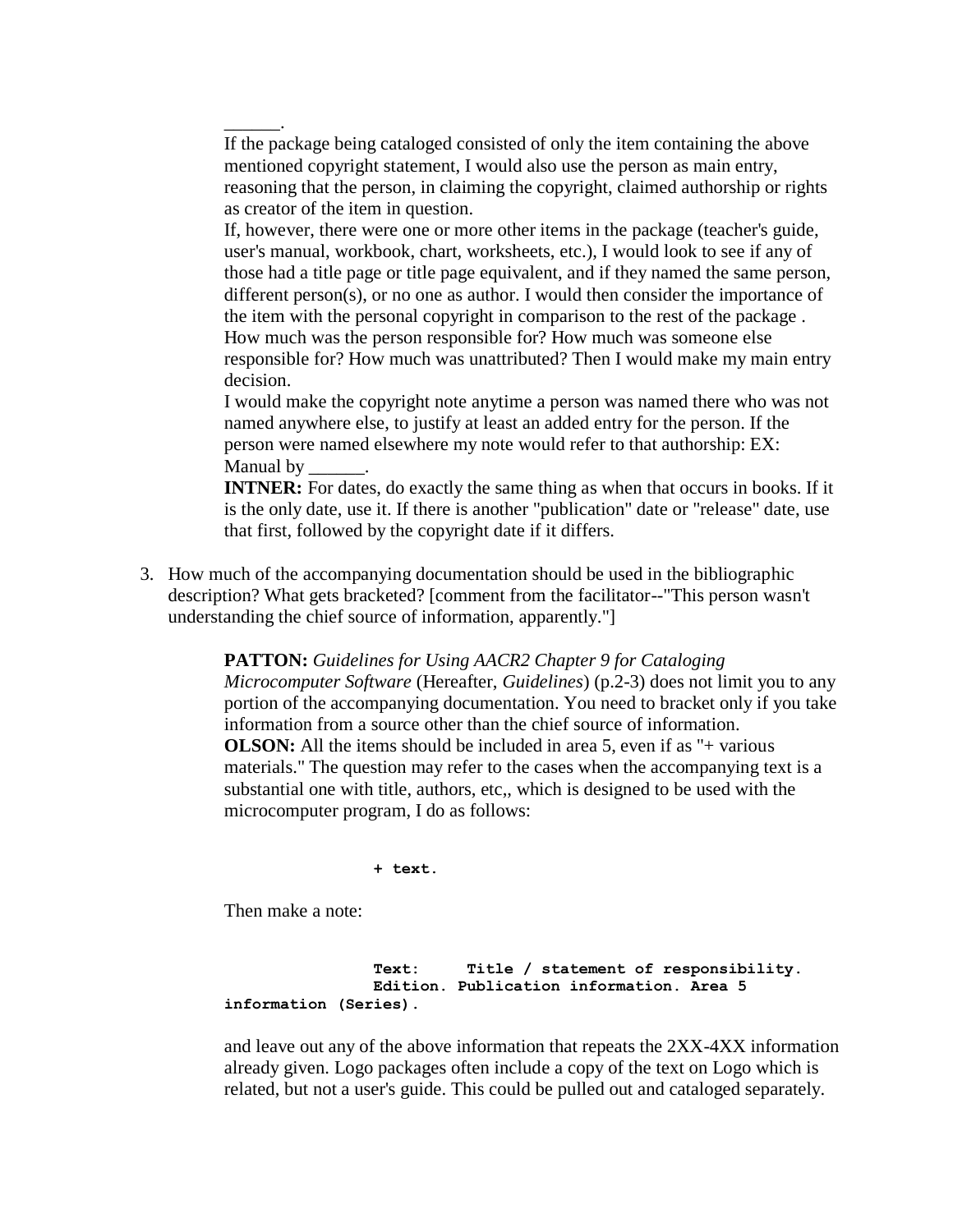Use as much as is necessary for your users. Don 't bracket unless the information comes from a reference source outside the work in hand (and all its little parts).

4. Some software is "secured" so that any bibliographic information which may be stated internally cannot be easily accessed. Upon what should the bibliographic information be based?

> **PATTON:** If you cannot "see" the internal information, you move through the order of preference given in *Guidelines*, p. 3: label on the disk, label on the container, etc.

**OLSON:** See *Guidelines*. On microcomputer software, use the title screen(s), if present , as first choice. Then use the hierarchy stated in *Guidelines*. **INTNER:** The preferred source of information is not the secured directories, but the screens which appear when a piece of software is "run." These are much like title screens on films or video. Base the description on that, plus information on integral labels, accompanying material and/or boxes as appropriate for the area of description involved.

5. How should the back-up disk(s), issued with the original, be described?

**PATTON:** I have suggested that users consider borrowing from the revised form of AACR2 rule 1.5B1 and record the physical description as "1 program file on 2 identical computer disks ...," Alternately, a note could be used.

**OLSON:** If the disks and their labels are identical, I use "2 identical computer disks." If either the content or the label differs (and a backup disk may do either or both), I list the backup in the accompanying material as " $+1$  backup computer disk" or "+ 1 computer disk as backup."

**INTNER:** As another copy of the work. Not as another work. The backups, unless they are radically different from the original are merely another item, not another title.

6. What role does the menu screen play in determining the number of program files?

**PATTON:** Since *Guidelines* requires that the number of files be given and since this information may not be accessible through a directory or catalog command, a number of the "experts" have suggested counting from the menu choices. They recognize that this is not an accurate count of files. It merely provides a convention to use when accurate information cannot be provided.

**OLSON:** There may be little or no relationship between the menu and the number of program files or data files. However, those of us teaching cataloging of these items have agreed that the menu gives something practical to count. Ignore menu items such as "Hello," "Quit," or "Exit" and count those that represent real choices for the user.

**INTNER:** Some people feel that, unless you have better information, counting the choices listed in the main menu constitutes an acceptable method of counting files. In truth, it is not a bad rule-of-thumb though it is rarely, if ever, a precise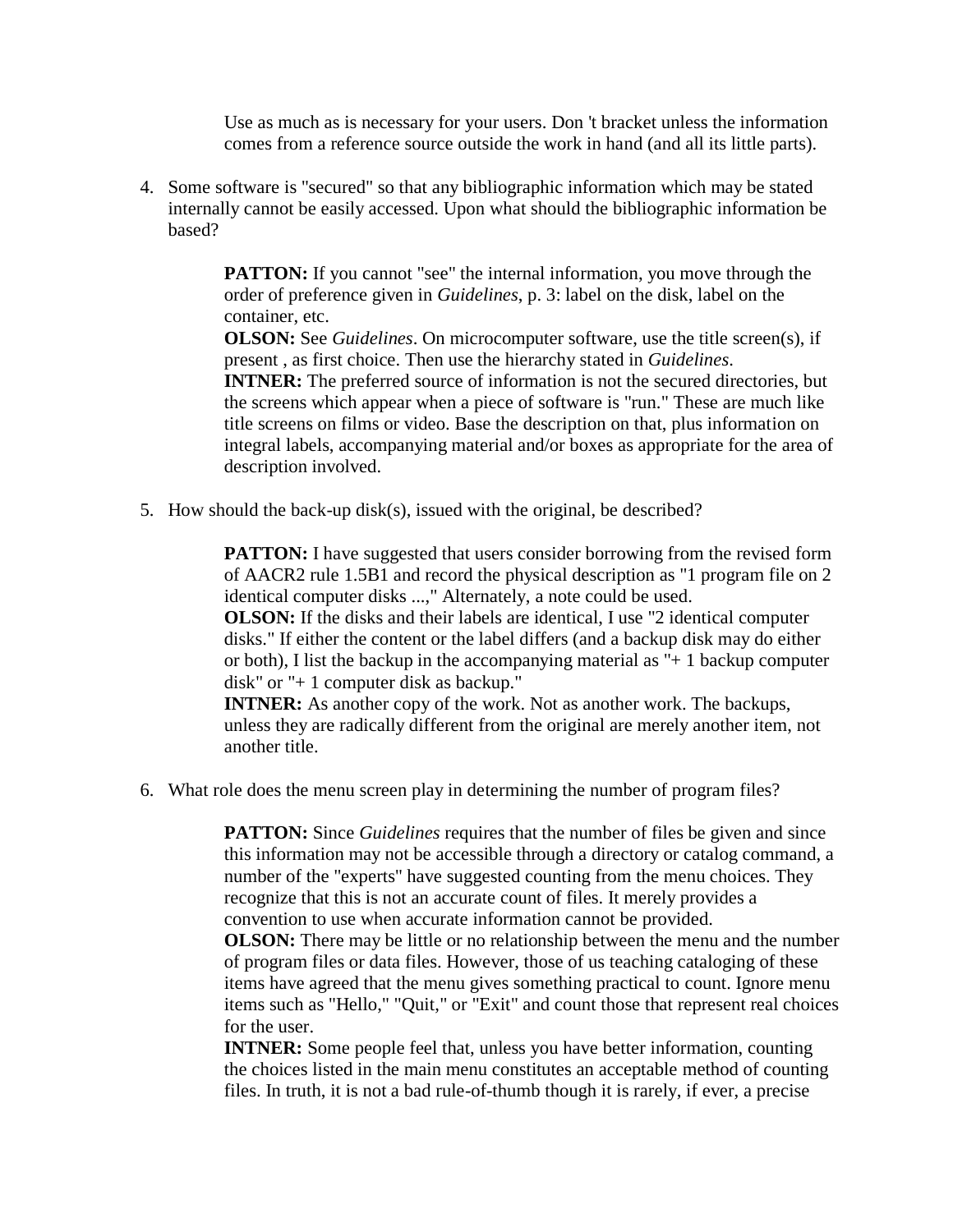way to determine the number of files. The menu is as good as guessing or simply saying "ca. 1 file."

7. What should the bibliographic description include for items whose screens give differing information each time they are booted?

> **PATTON:** If it is a matter of the same information presented in different order, record it one way, make a note indicating that the presentation varies and account in notes and added entries for variations in title.

**OLSON:** Catalog such as item according to the first display you see. If alternate displays give information not presented in that first display, include the information in a note if added entries are needed, or if the information would be of use of interest to the patron.

**INTNER:** Use the information that comes up the first time you boot the software and make a note about the others, One could interpret all the screens as a multiple chief source (as in other chapters of AACR2) and simply use it all or make notes for whatever does not appear in the title paragraph.

8. One participant noted that she had seen different ISBNs throughout the software package (disk had one number, manual had another, etc.). Is there a limit as to how many ISBNs should be stated in the online record? How should they be qualified?

> **PATTON:** There is no limit. If there is an ISBN which applies to the package as a whole, give that one first. Any others should be given following that one with qualifiers as shown in the LCRI for rule 1.8 (*CSB* 16, p.9). Use a concise term such as "(disk)," "(user manual)," "(reference card)," etc. **INTNER:** There is no limit. See rule 1.8B2. Qualify them according to rule 1.8E1, e.g.,

ISBN nnnnnnnnnn (programs) ISBN nnnnnnnnnn (manual)

9. Should added entries be routinely made for producers of software?

**PATTON:** Yes, I think so. Catalog users may well be familiar with these names. They may also be useful for library staff in checking publishers catalogs, etc. **OLSON:** I routinely make added entries for producers ( I assume you mean the commercial publishers?) as patrons do request material by these names. **INTNER:** I would say no.

10. Is there any way to get software producers to let the copyright screen display for a longer period of time? Also, as with all AV can we encourage producers to be consistent in their packaging, labeling, especially in regards to titles and dates?

> **PATTON:** Complain to them. **OLSON:** I doubt it. There are too many producers who do only one or two items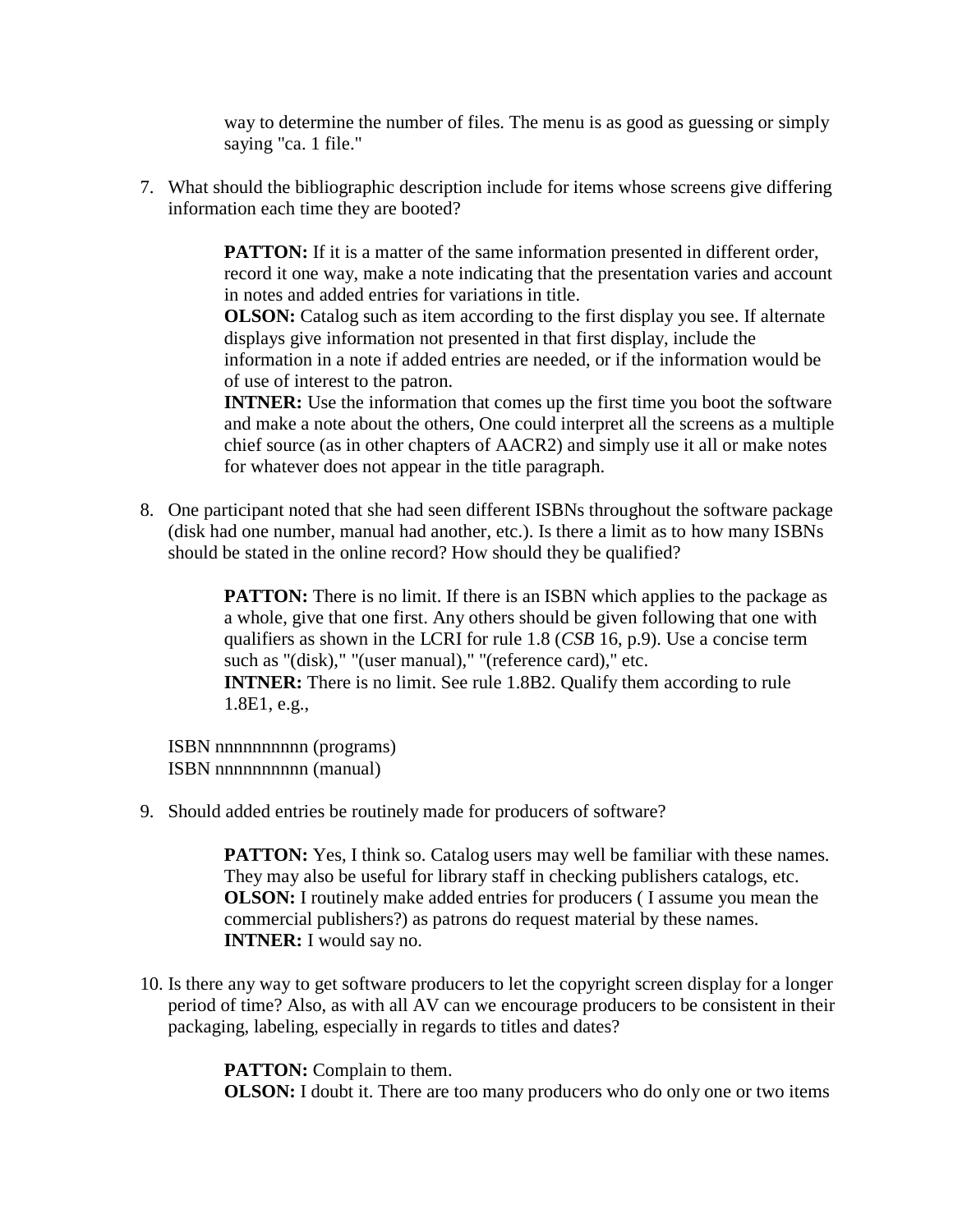and then go out of business - by the time any group or agency would be prepared to contact them with any requests for uniformity in packaging, labeling, or title display, they are out of business, or on to some other endeavor. Various AV groups, especially through AECT, tried very hard during the late 60's and early 70's to persuade publishers to be consistent in labeling, improve packaging, etc. I think it had positive results with the major publishers, but there's no way to contact those who are about to market their one and only product. **INTNER:** Nice ideas but I doubt they will work. One thing that might help catalogers who do a lot of software, take a Polaroid picture of the screen to use for cataloging. If the cost of booting and rebooting is more than the picture (including the cataloger's time doing it) then the cost of the picture is justified.

11. Why are we continuing to use "machine-readable data file" in subfield h when "software" is being proposed by the SAC subcommittee as the new free floating subdivision?

> **PATTON:** The GMD is specified in the cataloging rules. **OLSON:** There is no relationship between subject headings and the GMDs. The GMD list is part of AACR2; subject headings are not controlled by these rules. [A 2 hour discourse on how to change a GMD, and the problems of changing this particular GMD can be supplied on request.--N.O.] **INTNER:** There is also a proposal coming up to change the GMD in AACR2. Be patient. Remember that a subject heading does not play exactly the same role as a GMD and therefore cannot be substituted for it.

12. How are (or Are) little software manufacturers going to be included in the CIP for microsoftware project?

> **INTNER:** The same way little publishers are. For this pilot project it is probably best not to try to hit all possible eligible software producers, but just enough to make the experiment viable. It is probably better to work with producers who are large enough to make CIP an attractive marketing tool, since for smaller producers the cost of their part of CIP may make it impossible for them to participate. Remember, the producer has to provide the information -- a costly process -- CIP is not a freebie, except to us, and even we pay, in terms of the allocation of LC's resources to other projects.

13. If a book/disk set is cataloged as a book, how can we provide access to the disk (no 753 in the monographic format)?

> **PATTON:** There is currently no 753 field in any other format. One could make a local added entry (not included in the master database record and tagged as 710 so that the added entry card will sort with the rest of your 753s). **INTNER:** Good question. I would suggest adding an extra title entry with an added subfield h. If you had the *Apple Tip Book*, e.g., you could catalog both the book and the diskette as a book and accompanying material, then make a 740 for Apple tip book \$h [machine-readable data file].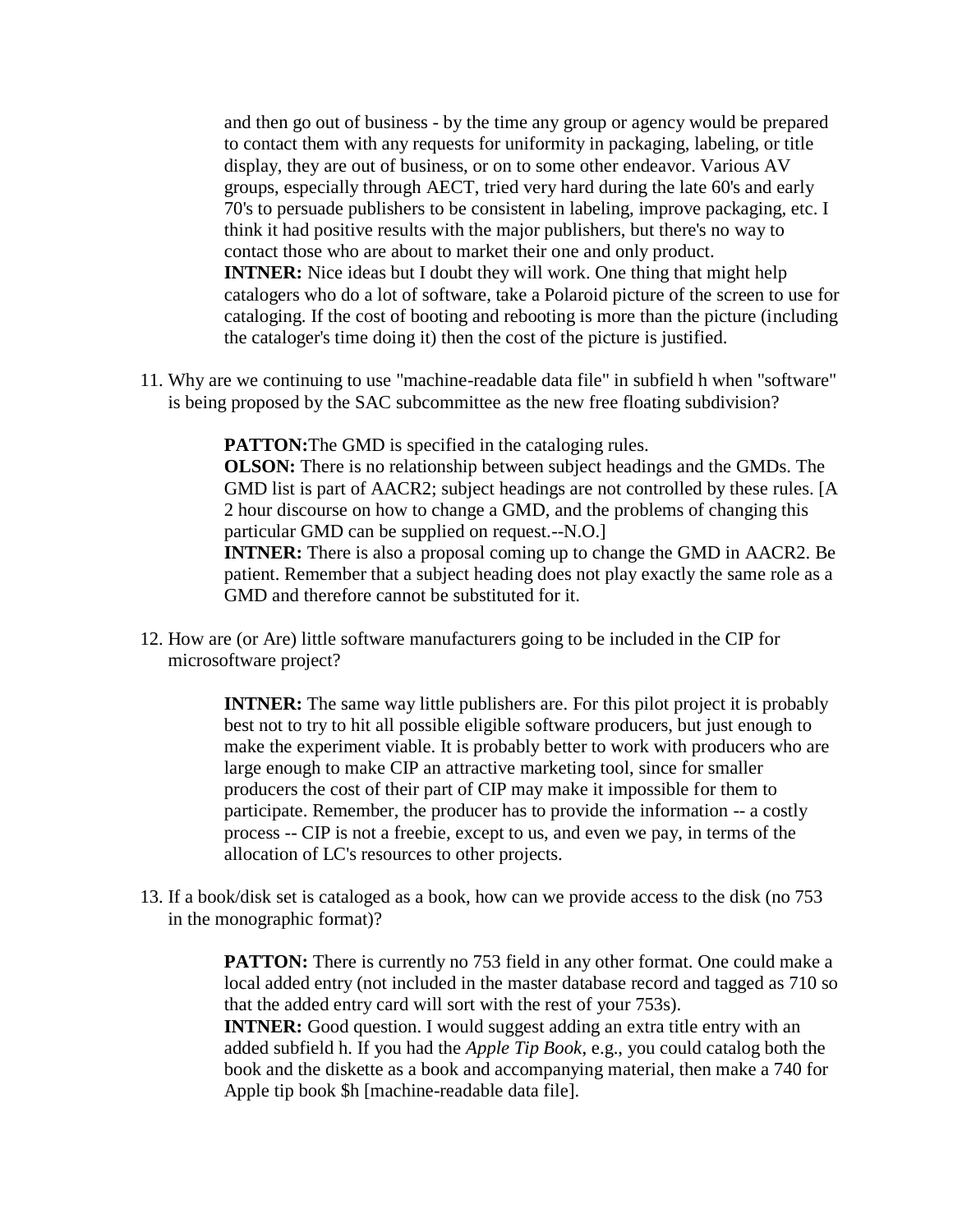14. Is there a good note to use to explain that you are cataloging without any packaging, generic terms for title, etc., or public domain software?

> **PATTON:** If you have access to the internal title screens, then it makes no difference that there is no packaging. I am not sure I understand the question. **OLSON:** I assume the question should read: "Is there a good note to use to explain that you are cataloging without any packaging [as when] using generic terms for title, etc., as with public domain software?"

The traditional note is "Title supplied by cataloger." It provides information to other catalogers in network environments such as OCLC, but I am not sure how useful it is to the patron.

**INTNER:** I don't understand the question. If there is absolutely no information on the item and all of it comes from outside sources, then a note can explain that, e.g., "Bibliographic data from *Library software review*, v.5 (1985):35."

15. Is an integrated file (program with data) considered to be a program file?

### **PATTON:** Yes.

**OLSON:** Yes -- a program file containing data is called a program file. **INTNER:** No. It is always multiple, i. e., 1 data file and 1 program file, or 1 data file and 3 program files, etc.

16. If the program requires that the user supply a blank disk for her data, should the catalog record contain a note to that effect?

> **PATTON:** A note could be used but is it really necessary to include this in a bibliographic record?

**OLSON:** No. This is one of these things the user is expected to understand. Anytime someone is creating data using a program, they should expect to put the data on their own disk. If we were circulating cameras, we would expect the user to know to provide their own film. Computer users are knowledgeable enough to know they need blank disks for many programs.

**INTNER:** Yes. This could be put into system requirements, with the peripherals needed to use the program.

17. Can one assume that there is a one-to-one correlation between the number of program files and the items on the menu screen?

> **PATTON:**No. **OLSON:**Not really -- see number 6 above. **INTNER:** Only for the purposes of cataloging.

18. Would it be possible for OCLC to distribute a list of OCLC numbers for MRDF records that may be considered good examples of cataloging in this format? Perhaps, illustrating a variety of situations? Some of the attendees have not yet seen a record online.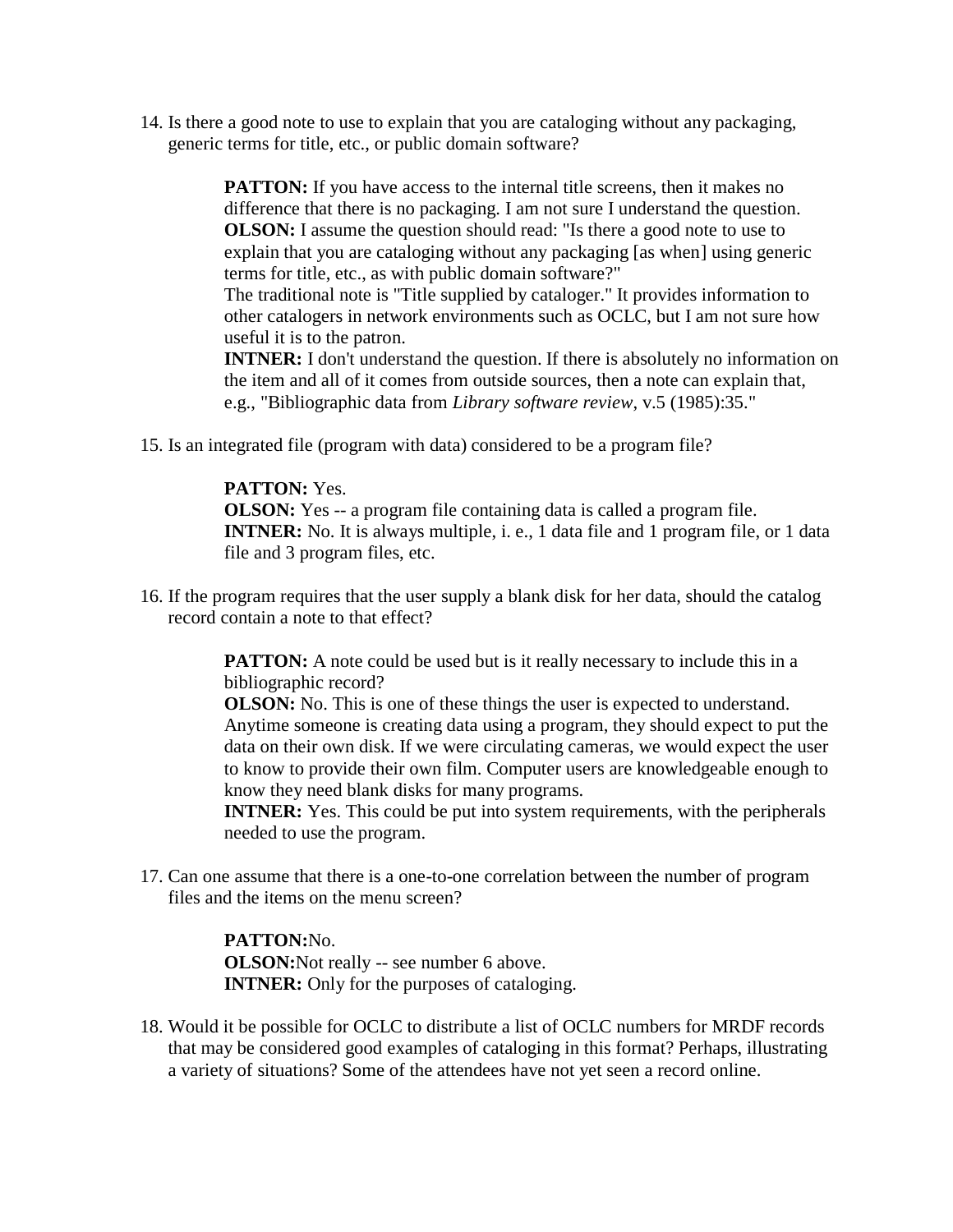**PATTON:** The following records were used in OCLC training Users may also want to search for common corporate names of software producers.

 **11135679 11214488 11222174 11135865 11214492 11222212 11214477 11214495 11214480 11215887 11214483 11215949**

**OLSON:** It is difficult, however, to judge from just looking at an online record, because you don't know what was on the piece in hand unless you also have that piece in hand.

19. Is there an indication of which format LC will be favoring for MRDF serials, the serials format or the MRDF format?

> **PATTON:** Serials. **OLSON:** The MRDF format includes values for serials. Lots of work went into that decision, so the format would be able to handle all MRDF.

20. Are there other terms that may be used in the future in place of the gmd "machinereadable data file"? If this term is changed soon, shouldn't that change take place before the specs are sent to publishers for their participation in the CIP program?

> **PATTON:** The Joint Steering Committee will, this fall and winter, be considering revisions to Chapter 9, including a change to the GMD. **OLSON:** Yes, but not soon. I would anticipate formal changes at the international

level by late 1986 or in 1987.

**INTNER:** Yes, but the timetables of the Joint Steering Committee and the AV-CIP project are not coordinated, so we have to just "go with the flow," so to speak.

# **QUESTIONS AND ANSWERS**

**QUESTION:** Why do spoken recordings have a different default value than musical sound recordings in the fixed field, an i instead of a j for type of record?

**ANSWER:** In the OCLC sound records format FF:1 the default listed is "j." If you do not enter "i," "j" is what will appear. One function of the fixed field area is to provide coded categories of information which can be machine matched to pull up similar categories of material. One could, when working with a data base containing both musical and nonmusical recordings, select out nonmusical by applying a parameter including type i. It is an aid to machine sorting. --- Verna Urbanski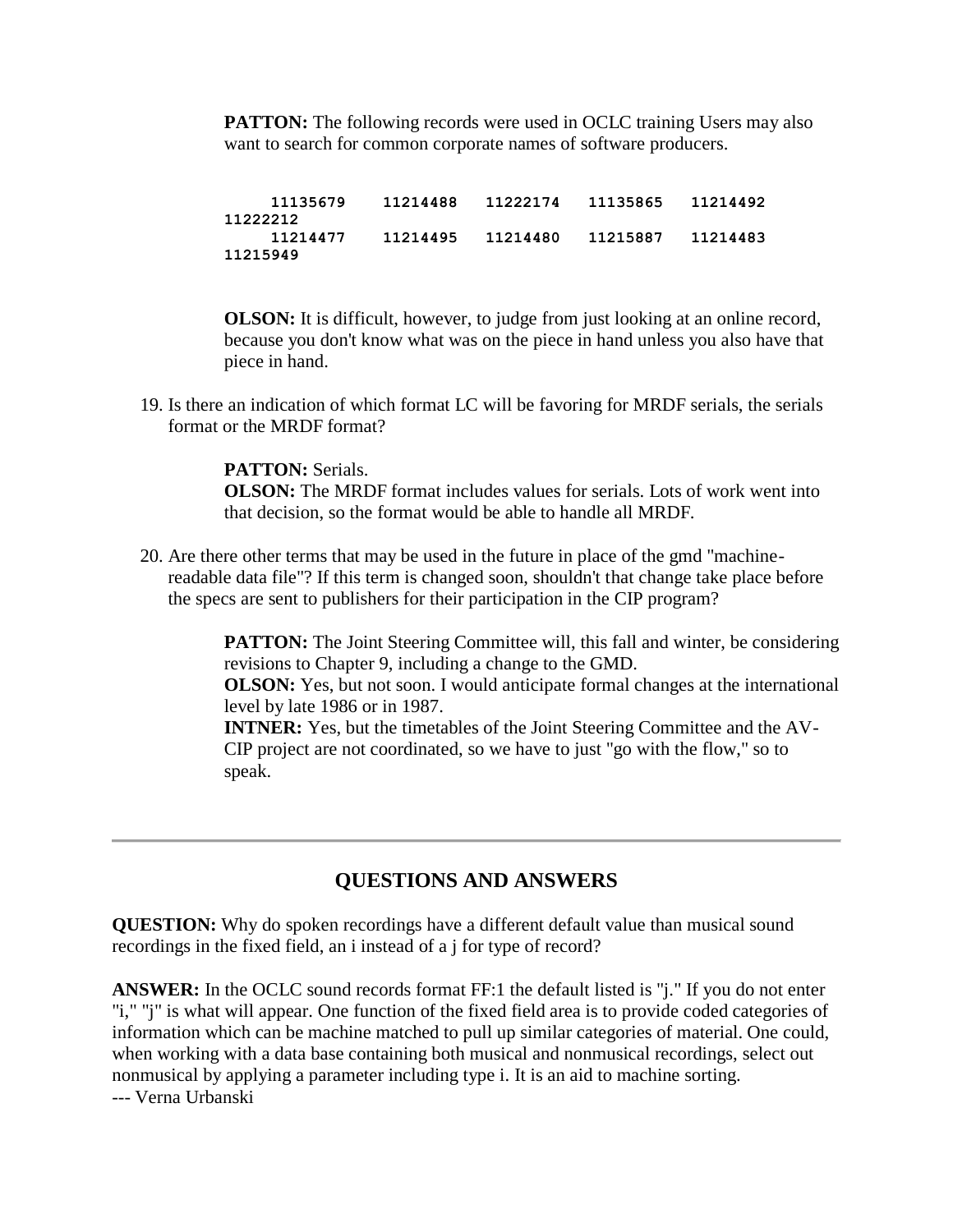**QUESTION:** In cataloging spoken records of broadcasts on National Public Radio, the records did not appear when the title search was qualified by "rec." The qualifier "rec" should apply to any aural record, shouldn't it? Or, does it apply only to musical recordings?

**ANSWER:** Section 4 of OCLC's manual *Searching the Online Union Catalog*, 2d. ed., page 4:25 (rev. 8501) table 4-4 indicates that "rec" is the correct qualifier for both type i and j records. I would suggest that if you did not recover level i records on correctly enter search keys, the record may lack the correct type code in the fixed field. --- Verna Urbanski

**ANSWER:** ... Both musical and non-musical sound recordings should respond to this [i.e., rec] search qualifier. If you have examples of bibliographic records for sound recordings which are not retrieved by the qualifier, please send them to me so that we can be sure that the Online System is functioning correctly.

--- Glenn Patton

**QUESTION:** What is the rationale for the different terminology used in the GMD and 300 field, a sound recording or videorecording (1.1C1) whereas sound cassette or videocassette in physical description area as per 6.5B1 or 7.5B1?

**ANSWER:** The GMD (general material designation) is placed in the record at the end of the main title to act as an early warning system to alert users to the fact that they are dealing with a media and not a text material. The SMD (specific material designation) allows the cataloger to describe exactly what they have in hand, often using a very specific descriptive term. The two categories exist so that GMD lists need not attempt to be exhaustive. The GMD can perform its early warning function with a relatively generic term and without being a burden to the library community to keep updated. Therefore, the GMD videorecording alerts users to the fact that media is involved when the specific media may vary from cassette, to reel, to disk. --- Verna Urbanski

**QUESTION:** I am cataloging a large group of materials and have become confused about what to use as a title. Which title do I use, the title on the box, or the title on the film itself?

**ANSWER:** Prefer the title from the item itself. When dealing with a group of similar material, the first title that comes up on the screen isn't necessarily the one to catalog under. Sometimes these are series titles and the real title comes up on the second or third screen. By looking at several items in the set you can usually see an appropriate pattern. --- Verna Urbanski

**QUESTION:** What do I use for length when the video label says 30 minutes, but the actual playing time is 24 minutes?

**ANSWER:** Correct the video label to read 24 minutes and use 24 minutes in your catalog record. To input based on what the label says is very tricky. I use label information as a backup only. Using 30 minutes in your online cataloging could give the impression that two versions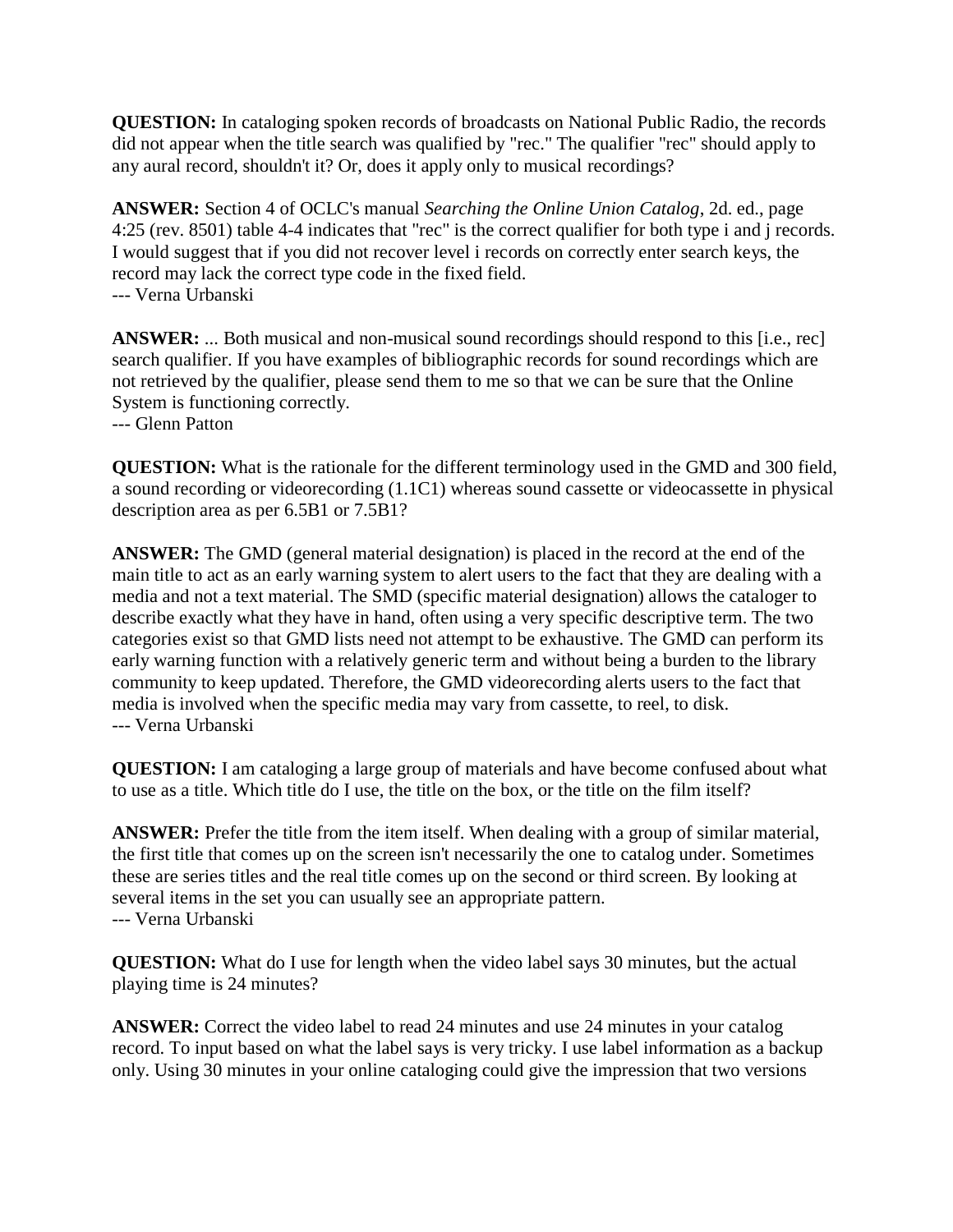### exist. --- Verna Urbanski

**QUESTION:** I know for a fact from materials received from the producer of a video that a title is available in 3/4 inch U-matic and Beta. Should I put this in my record as a note even though our library patrons could be misled into thinking all these formats are available in the library?

**ANSWER:** I never do. I think listing available formats is very confusing to patrons--and even to staff.

--- Verna Urbanski

**QUESTION:** When a record is cataloged according to AACR2 and the description area in the FF contains code "a," is it necessary to use the table 3 verification codes in the Bibliographic Input Standards Manual?

**ANSWER:** By verification codes do you mean the subfield "w" following the names? If so, no, you are not required to add this if the cataloging is Desc: a. I nearly always do add them to my original cataloging, though. I feel that it lets users of my cataloging know when I have established the name and when it is coming from a more official (notice I don't say reliable!!!) source. I appreciate knowing that when I use other members' input. --- Verna Urbanski

**QUESTION:** It seems that some libraries are inputting records for materials that they cannot adequately evaluate because they lack the hardware necessary to run the material. This is going to prove to be a big problem when more and more libraries enter MRDF without the computers available to load and run the programs. What can be done about this? Could OCLC "require" that a library load films, videos, computer programs, etc. before cataloging them?

**ANSWER:** I know that putting records in the system when the cataloger has not viewed the material can cause misleading information to appear. I don't think it would be possible for OCLC to require that members must view the material before cataloging it for online addition. After all, even LC our staunchest leader in av cataloging, doesn't do that. We must simply rely on the good judgment of our fellow catalogers and use our own good judgment when deciding whether to use an online record.

--- Verna Urbanski

**QUESTION:** If a type of material has not been accounted for in the four letter collection code allowed in the 049, can we insert a media in brackets before the four letter collection code and get a stamp above the call number?

**ANSWER:** Yes. Alternatively, you may wish to investigate having additional four-character symbols set up in your profile. You can discuss this with your network office. --- Glenn Patton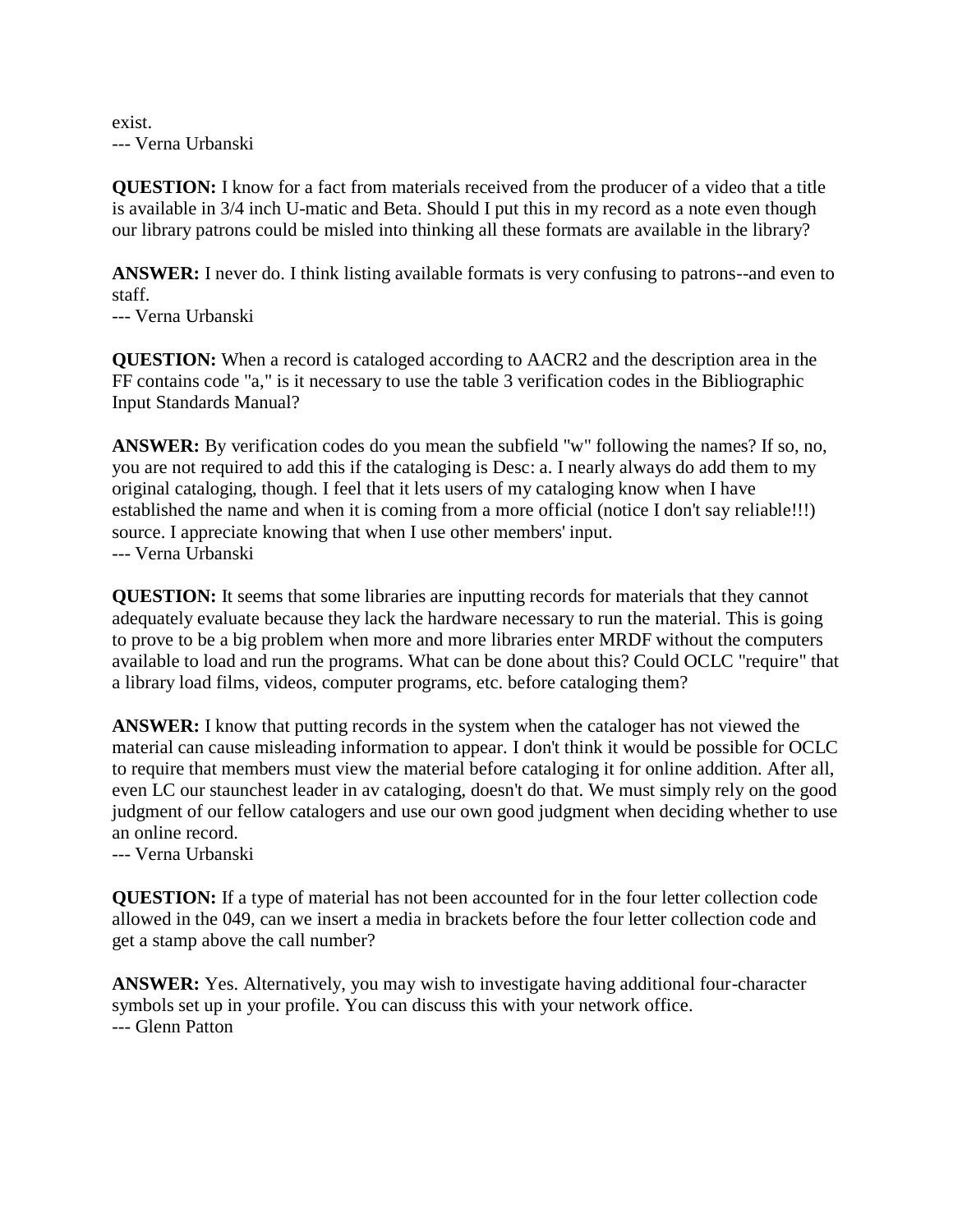### **MEMBERSHIP APPLICATION FORM**

Membership in Online Audiovisual Catalogers is available for single or multiple years. The membership year is from January 1 through December 31. Membership includes a subscription to *OLAC Newsletter*. Membership rates are:

> **single year - US - \$5.00 personal ; \$10.00 institutional Non-US - \$7.00 personal ; \$12.00 institutional two year - US - \$9.00 personal ; \$19.00 institutional Non-US - \$13.00 personal ; \$23.00 institutional three year - US - \$12.00 personal ; \$27.00 institutional Non-US - \$18.00 personal ; \$33.00 institutional**

Payment in US funds only, please. Make check payable to ONLINE AUDIOVISUAL CATALOGERS and mail to:

> Catherine Leonardi OLAC Treasurer 3604 Suffolk Durham, NC 27707

\* \* \* \* \* \* \* \* \* \* \* \* \* \* \* \* \* \* \* \* \* \* \* \* \* \* \* \* \* \* \* \* \* \* \* \* \* \* \* \* \* \* \* \* \* \* \* \* \* \*

TO APPLY FOR MEMBERSHIP IN OLAC OR TO RENEW YOUR MEMBERSHIP XEROX THE FORM BELOW

\* \* \* \* \* \* \* \* \* \* \* \* \* \* \* \* \* \* \* \* \* \* \* \* \* \* \* \* \* \* \* \* \* \* \* \* \* \* \* \* \* \* \* \* \* \* \* \* \* \*

Circle the correct information:

**I wish to ( renew my membership in // join ) OLAC I am enclosing dues of \$5 \$7 \$10 \$12 for 1985 I am enclosing dues of \$9 \$13 \$19 \$20 for 1985/1986 I am enclosing dues of \$12 \$18 \$27 \$33 for 1985/1986/1987**

CHECK HERE IF YOU **DO NOT** WANT YOUR NAME ON A MAILING LIST WHICH IS SOLD \_\_\_

NAME: ADDRESS: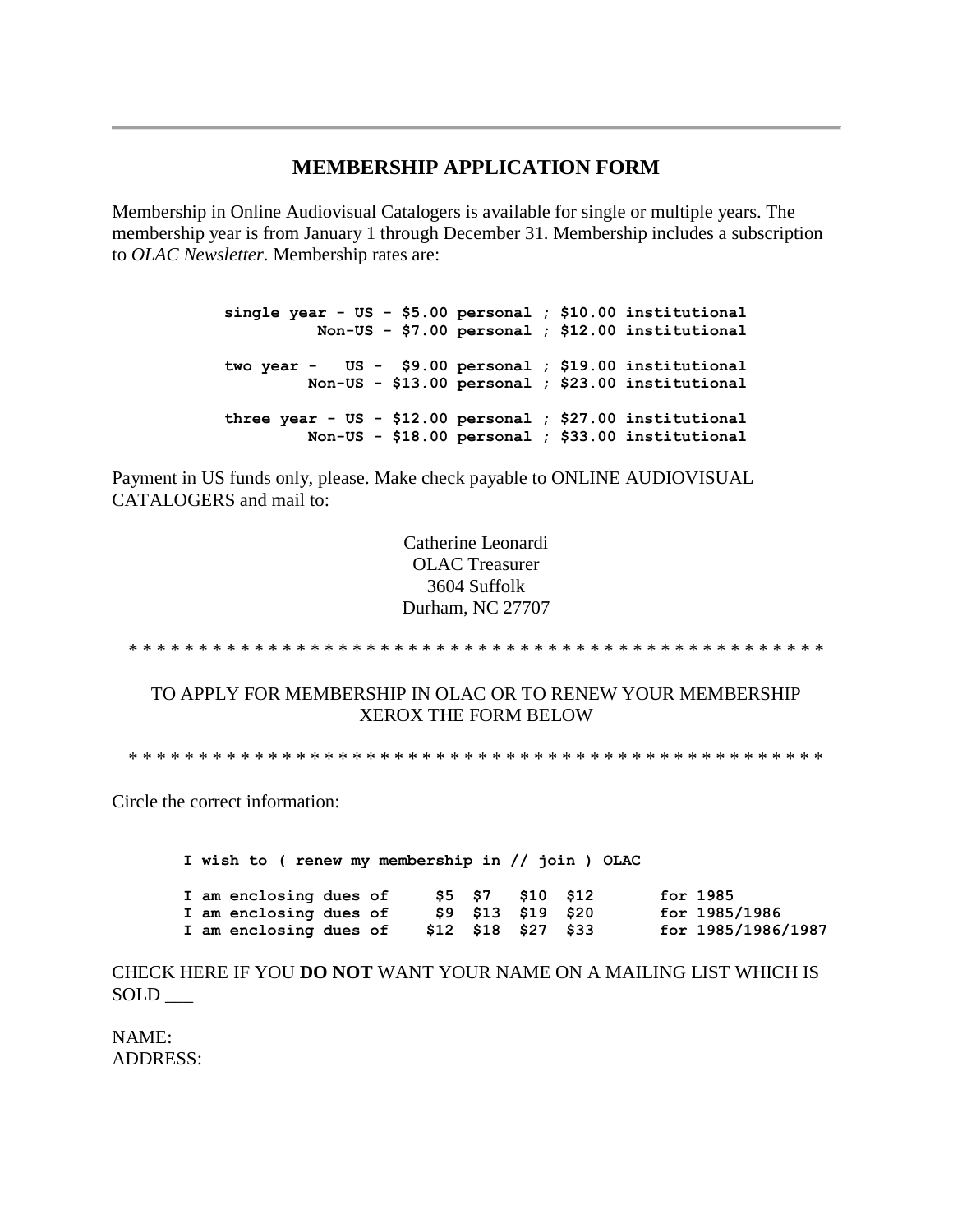*OLAC NEWSLETTER* is a quarterly publication of Online Audiovisual Cataloger, Inc. appearing in March, June, September, and December.

ISSN: 0739-1153

Editor: Verna Urbanski

Materials for publication in the *OLAC NEWSLETTER* should be sent to the Editor. Articles should be typed, double spaced. The submission deadline for the [March issue](http://ublib.buffalo.edu/libraries/units/cts/olac/newsletters/mar86.html) is February 7, 1986.

Permission is granted to copy and disseminate information contained herein, provided the source is acknowledged.

### **OLAC OFFICERS**

|         | <b>CHAIR</b>                                                                                                                                                                                                                                                                                                                                                                                                         | <b>TREASURER</b>        |
|---------|----------------------------------------------------------------------------------------------------------------------------------------------------------------------------------------------------------------------------------------------------------------------------------------------------------------------------------------------------------------------------------------------------------------------|-------------------------|
|         | Katha Massey                                                                                                                                                                                                                                                                                                                                                                                                         | Catherine Leonardi      |
|         | Catalog Dept.                                                                                                                                                                                                                                                                                                                                                                                                        | 3604 Suffolk            |
|         | U of Georgia Libraries                                                                                                                                                                                                                                                                                                                                                                                               | Durham, NC 27707        |
|         | Athens, GA 30602                                                                                                                                                                                                                                                                                                                                                                                                     |                         |
|         | VICE CHAIR/CHAIR ELECT                                                                                                                                                                                                                                                                                                                                                                                               | <b>SECRETARY</b>        |
|         | Richard Thaxter                                                                                                                                                                                                                                                                                                                                                                                                      | Antonia Snee            |
|         | Head, Audiovisual Section                                                                                                                                                                                                                                                                                                                                                                                            | Ventress Memorial       |
| Library |                                                                                                                                                                                                                                                                                                                                                                                                                      |                         |
|         | Special Materials Cat. Div.                                                                                                                                                                                                                                                                                                                                                                                          | 2033 Ocean Rd.          |
|         | Library of Congress                                                                                                                                                                                                                                                                                                                                                                                                  | Marshfield, MA 02050    |
|         | Washington, DC 20540                                                                                                                                                                                                                                                                                                                                                                                                 |                         |
|         | <b>PAST CHAIR</b>                                                                                                                                                                                                                                                                                                                                                                                                    | NEWSLETTER EDITOR       |
|         | Sheila Intner                                                                                                                                                                                                                                                                                                                                                                                                        | Verna Urbanski          |
|         | Grad School of Lib & Info Science                                                                                                                                                                                                                                                                                                                                                                                    | Carpenter Library       |
|         | 120 Powell                                                                                                                                                                                                                                                                                                                                                                                                           | U of North Florida      |
|         | U of California, Los Angeles                                                                                                                                                                                                                                                                                                                                                                                         | PO Box 17605            |
|         | 405 Hilgard                                                                                                                                                                                                                                                                                                                                                                                                          | Jacksonville, FL 32245- |
| 7605    |                                                                                                                                                                                                                                                                                                                                                                                                                      |                         |
|         | Los Angeles, CA 90024                                                                                                                                                                                                                                                                                                                                                                                                |                         |
|         | ************************************                                                                                                                                                                                                                                                                                                                                                                                 |                         |
|         | $\mathbf{W}^{H} = \mathbf{1} \mathbf{I} + \mathbf{1} \mathbf{1} \mathbf{1} \mathbf{1} \mathbf{1} \mathbf{1} \mathbf{1} \mathbf{1} \mathbf{1} \mathbf{1} \mathbf{1} \mathbf{1} \mathbf{1} \mathbf{1} \mathbf{1} \mathbf{1} \mathbf{1} \mathbf{1} \mathbf{1} \mathbf{1} \mathbf{1} \mathbf{1} \mathbf{1} \mathbf{1} \mathbf{1} \mathbf{1} \mathbf{1} \mathbf{1} \mathbf{1} \mathbf{1} \mathbf{1} \mathbf{1} \mathbf{1$ |                         |

Where do I send it? Who do I call? \*\*\*\*\*\*\*\*\*\*\*\*\*\*\*\*\*\*\*\*\*\*\*\*\*\*\*\*\*\*\*\*\*\*\*

For general Information about OLAC contact, Katha Massey.